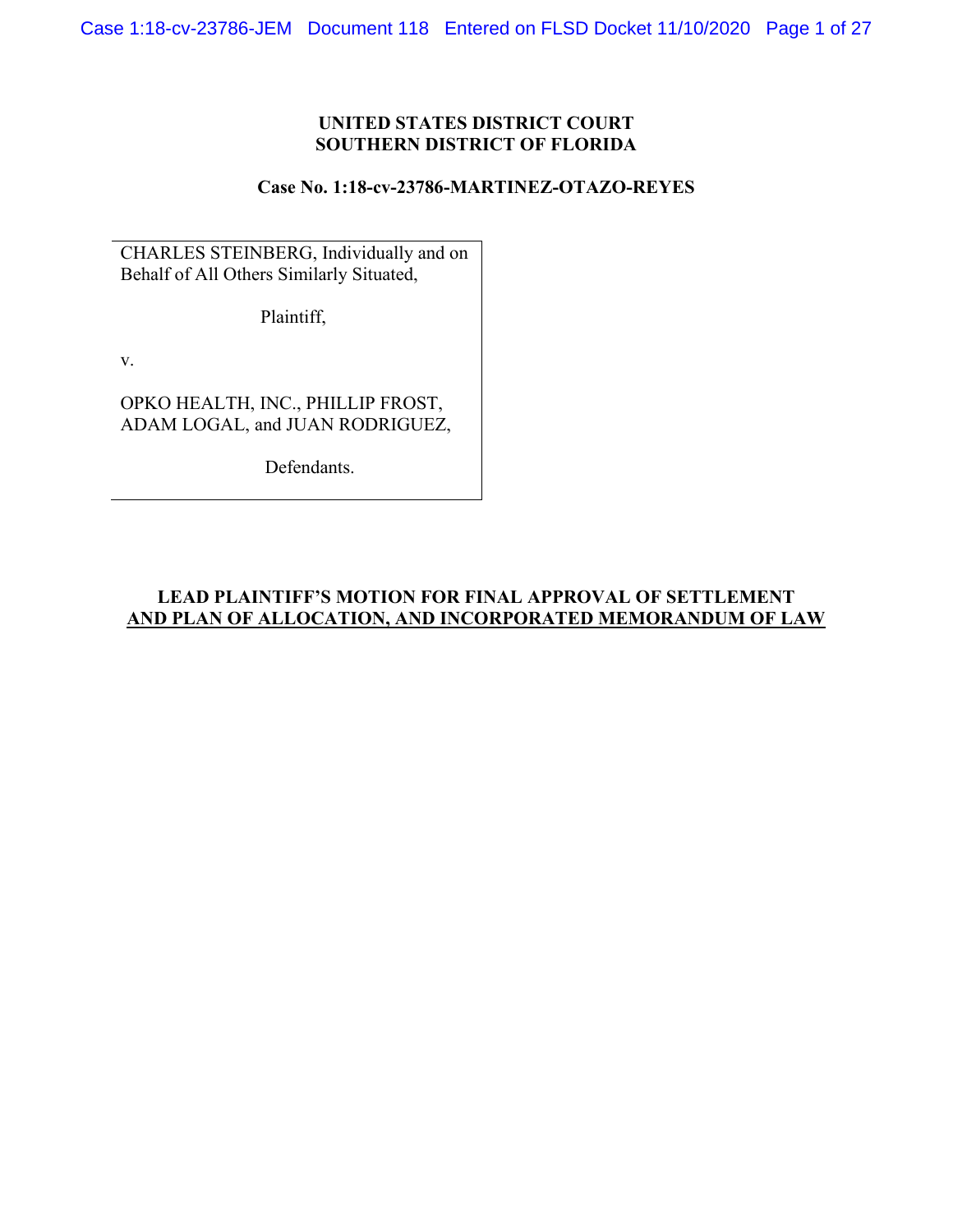# **TABLE OF CONTENTS**

# **Page**

| I. |                 |                                                                     |                                                                                                                                                                                                                           |                                                 |                                                     |  |  |  |
|----|-----------------|---------------------------------------------------------------------|---------------------------------------------------------------------------------------------------------------------------------------------------------------------------------------------------------------------------|-------------------------------------------------|-----------------------------------------------------|--|--|--|
| П. |                 |                                                                     |                                                                                                                                                                                                                           |                                                 |                                                     |  |  |  |
|    | A.              |                                                                     |                                                                                                                                                                                                                           |                                                 |                                                     |  |  |  |
|    |                 | 1.                                                                  |                                                                                                                                                                                                                           | Lead Plaintiff and Lead Counsel Have Adequately |                                                     |  |  |  |
|    |                 | 2.                                                                  | The Settlement Was Reached After Arm's-Length<br>Negotiations with the Assistance of an Experienced<br>The Relief that the Settlement Provides for the Settlement<br>Class is Adequate, Taking into Account the Costs and |                                                 |                                                     |  |  |  |
|    |                 | 3.                                                                  |                                                                                                                                                                                                                           |                                                 |                                                     |  |  |  |
|    |                 |                                                                     | a)                                                                                                                                                                                                                        |                                                 | The Risks of Establishing Liability and Damages     |  |  |  |
|    |                 |                                                                     |                                                                                                                                                                                                                           | (1)                                             |                                                     |  |  |  |
|    |                 |                                                                     |                                                                                                                                                                                                                           | (2)                                             | Risks to Proving Loss Causation and Damages 11      |  |  |  |
|    |                 |                                                                     | b)                                                                                                                                                                                                                        |                                                 | Risks Related to OPKO's Ability to Pay Support      |  |  |  |
|    |                 |                                                                     | $\mathbf{c})$                                                                                                                                                                                                             |                                                 | The Settlement is Reasonable in Light of the Likely |  |  |  |
|    |                 |                                                                     | d)                                                                                                                                                                                                                        | The Costs and Delays of Continued Litigation    |                                                     |  |  |  |
|    |                 |                                                                     | $\epsilon$ )                                                                                                                                                                                                              |                                                 | All Other Factors Set Forth in Rule $23(c)(2)(C)$   |  |  |  |
|    |                 | 4.                                                                  | The Settlement Treats Settlement Class Members Equitably 16                                                                                                                                                               |                                                 |                                                     |  |  |  |
|    |                 | 5.                                                                  | Other Factors Considered by the Eleventh Circuit Support                                                                                                                                                                  |                                                 |                                                     |  |  |  |
|    | <b>B.</b>       |                                                                     |                                                                                                                                                                                                                           |                                                 |                                                     |  |  |  |
|    | $\mathcal{C}$ . |                                                                     |                                                                                                                                                                                                                           |                                                 |                                                     |  |  |  |
|    | D.              | Notice to the Settlement Class Satisfied Rule 23 and Due Process 19 |                                                                                                                                                                                                                           |                                                 |                                                     |  |  |  |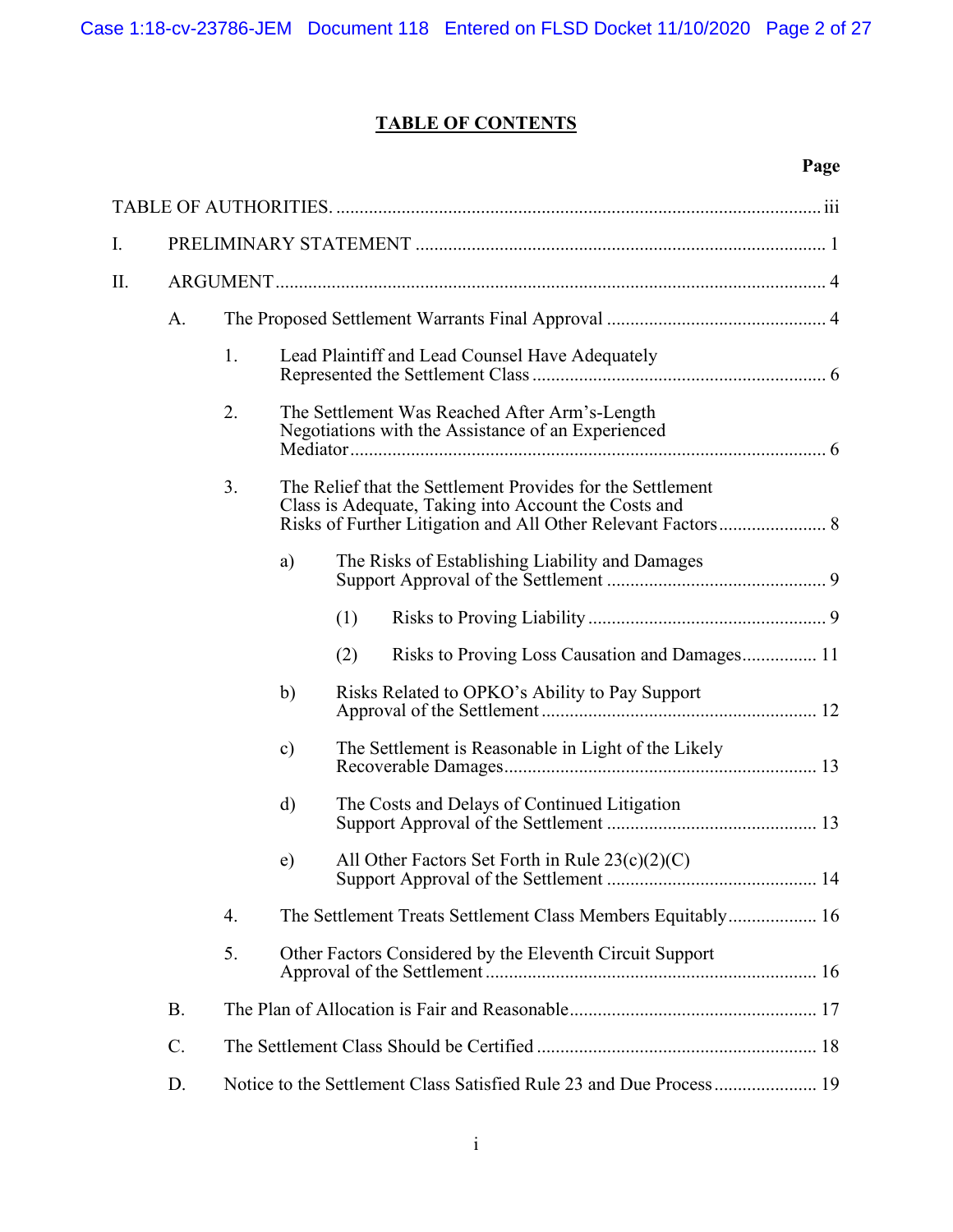Case 1:18-cv-23786-JEM Document 118 Entered on FLSD Docket 11/10/2020 Page 3 of 27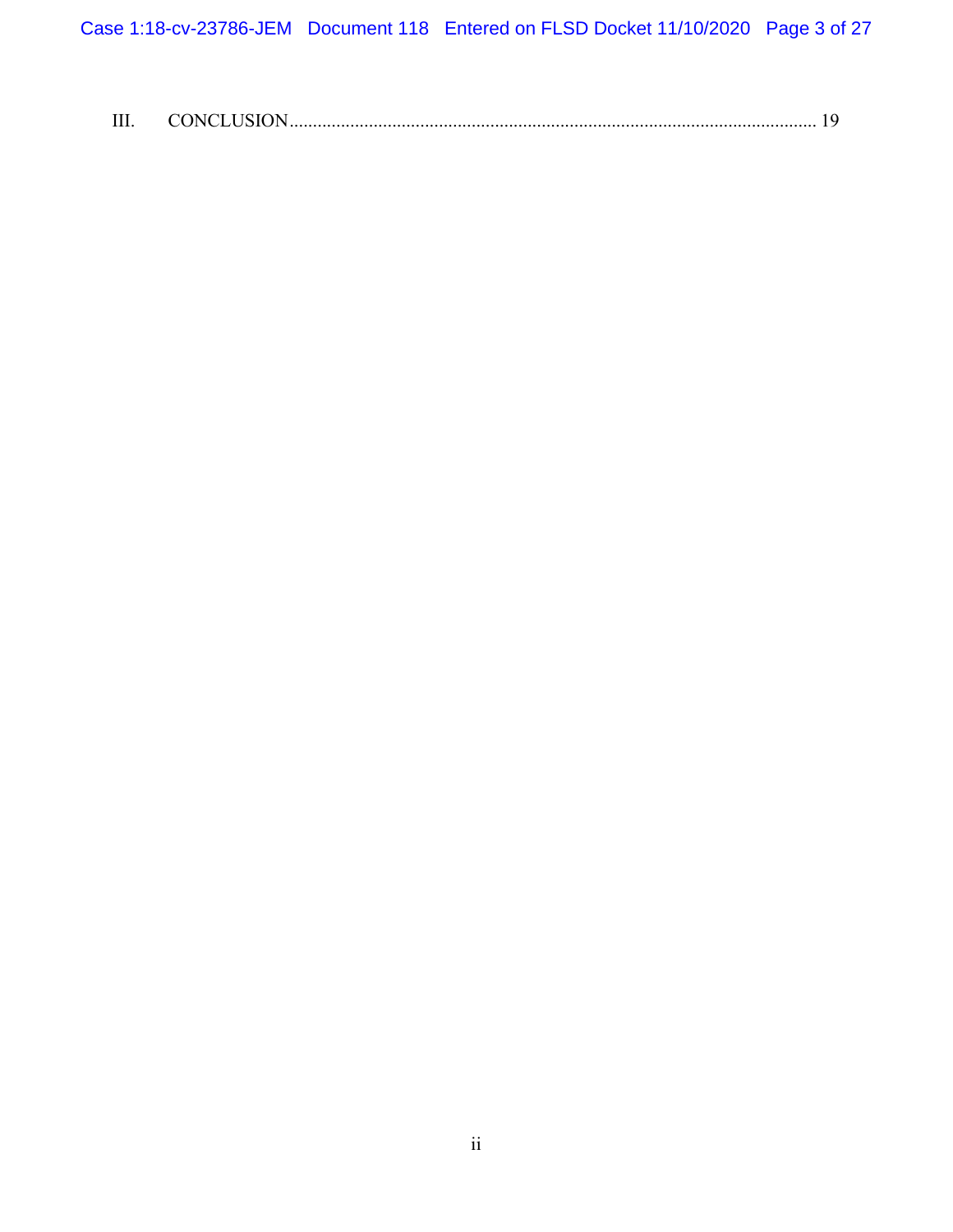# **TABLE OF AUTHORITIES**

| <b>CASES</b>                                         | PAGE(S) |
|------------------------------------------------------|---------|
| In re Airgate PCS, Inc. Sec. Litig.,                 |         |
| Amgen Inc. v. Conn. Ret. Plans & Tr. Funds,          |         |
| Aranaz v. Catalyst Pharm. Partners Inc.,             |         |
| Bennett v. Behring Corp.,                            |         |
| Berman v. Gen. Motors LLC,                           |         |
| In re Biolase, Inc. Sec. Litig.,                     |         |
| Borcea v. Carnival Corp.,                            |         |
| In re Checking Acct. Overdraft Litig.,               |         |
| In re Chicken Antitrust Litig. Am. Poultry,          |         |
| In re Equifax Inc. Customer Data Sec. Breach Litig., |         |
| Faught v. Am. Home Shield Corp.,                     |         |
| In re HealthSouth Corp. Sec. Litig.,                 |         |
| Jairam v. Colourpop Cosmetics, LLC,                  |         |
| Kirkpatrick v. J.C. Bradford Co.,                    |         |
| Kuhr v. Mayo Clinic Jacksonville,                    |         |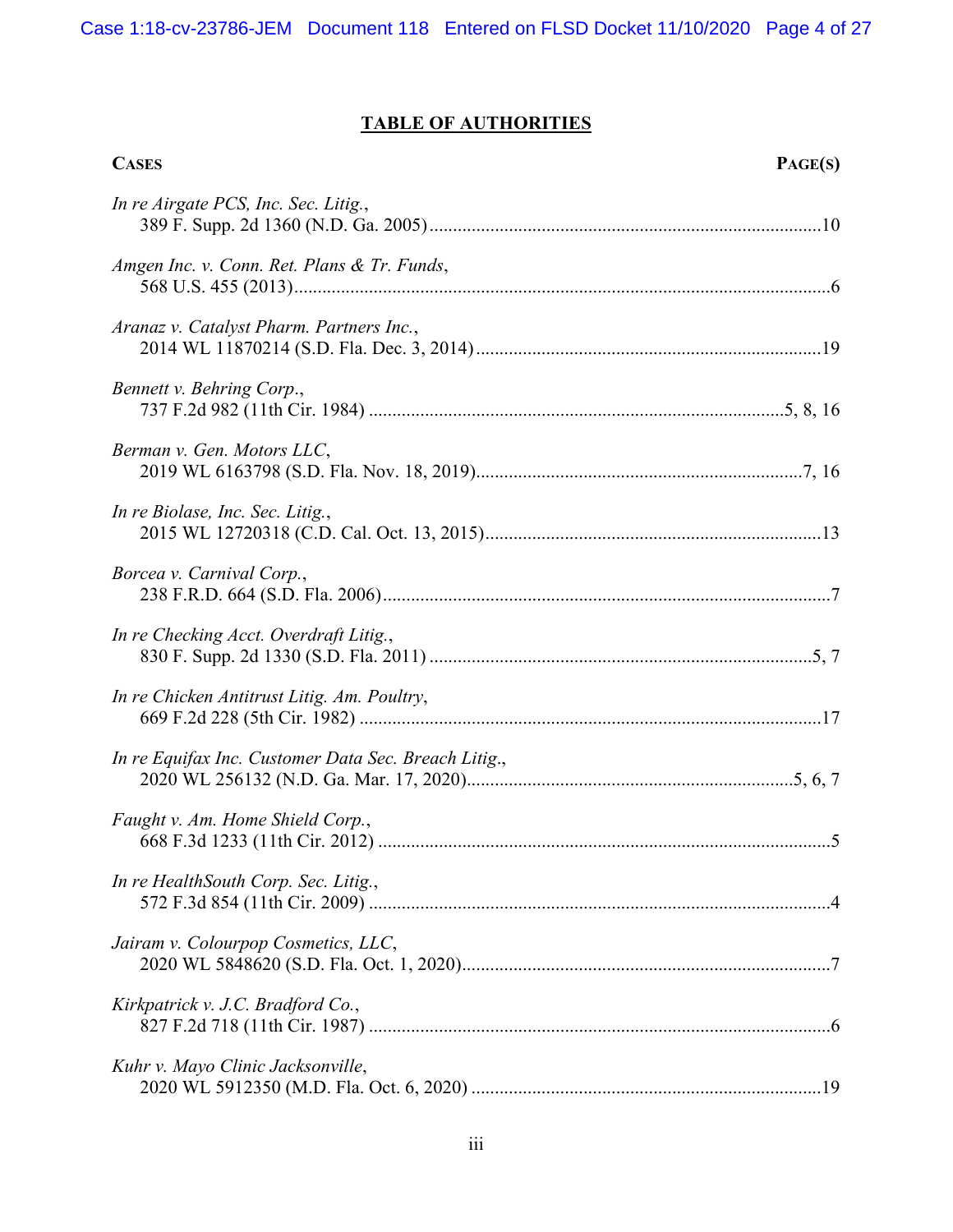| Lipuma v. Am. Express Co.,                        |
|---------------------------------------------------|
| In re Luxottica Grp. S.p.A. Sec. Litig.,          |
| Meyer v. Greene,                                  |
| Nelson v. Mead Johnson & Johnson Co.,             |
| In re NetBank, Inc. Sec. Litig.,                  |
| Perez v. Asurion Corp.,                           |
| Preman v. Pollo Operations, Inc.,                 |
| Robbins v. Koger Props., Inc.,                    |
| In re Signet Jewelers Ltd. Sec. Litig.,           |
| Thorpe v. Walter Inv. Mgmt. Corp.,                |
| In re U.S. Oil $\&$ Gas Litig.,                   |
| In re Veeco Instruments Inc. Sec. Litig.,         |
| Vinh Nguyen v. Radient Pharms. Corp.,             |
| In re Vivendi Universal SA Securities Litigation, |
| Wal-Mart Stores, Inc. v. Visa U.S.A.,             |
| Yang v. Focus Media Holding Ltd.,                 |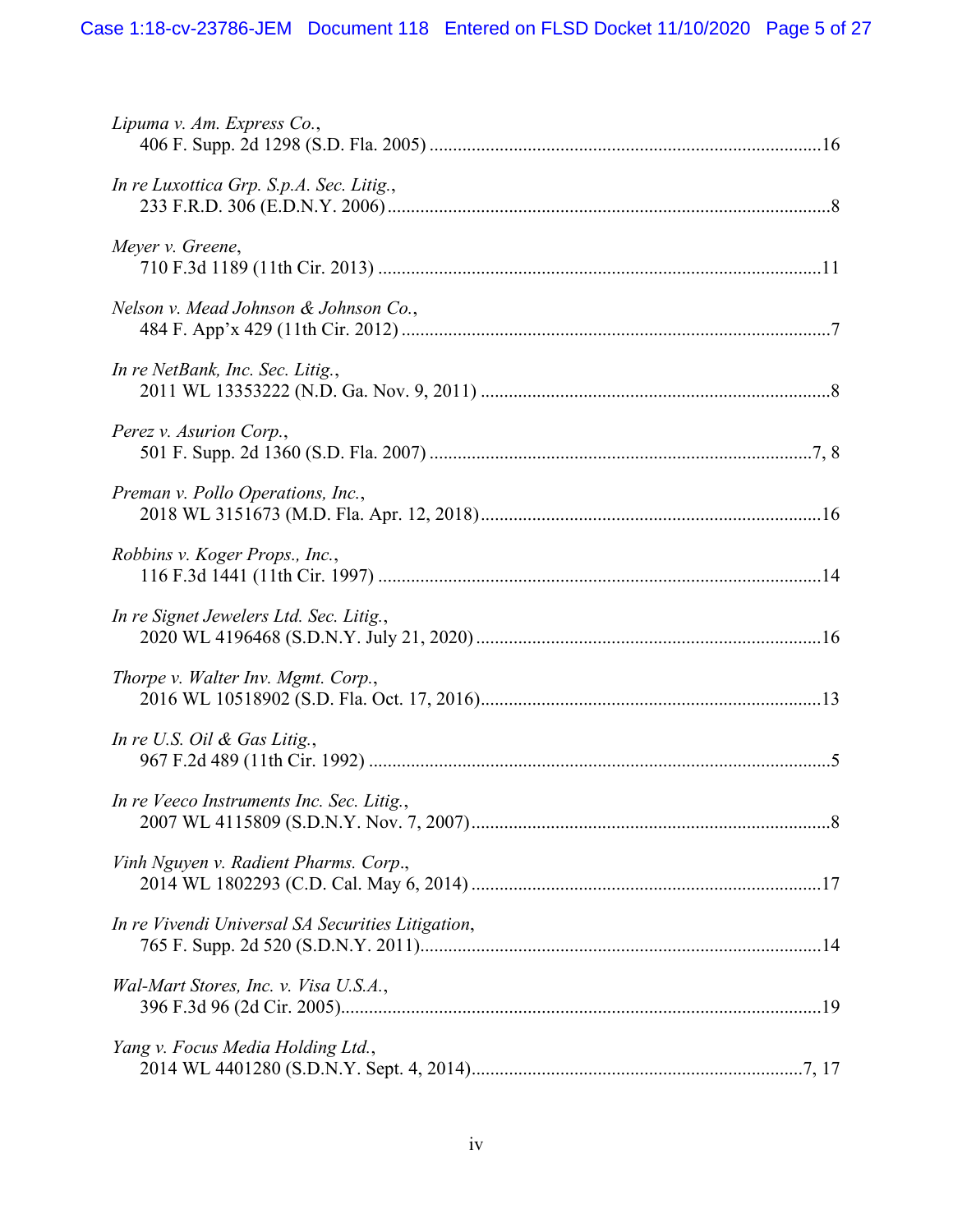# **STATUTES**

| Private Securities Litigation Reform Act of 1995, |  |
|---------------------------------------------------|--|
|                                                   |  |
| <b>OTHER AUTHORITIES</b>                          |  |
|                                                   |  |
|                                                   |  |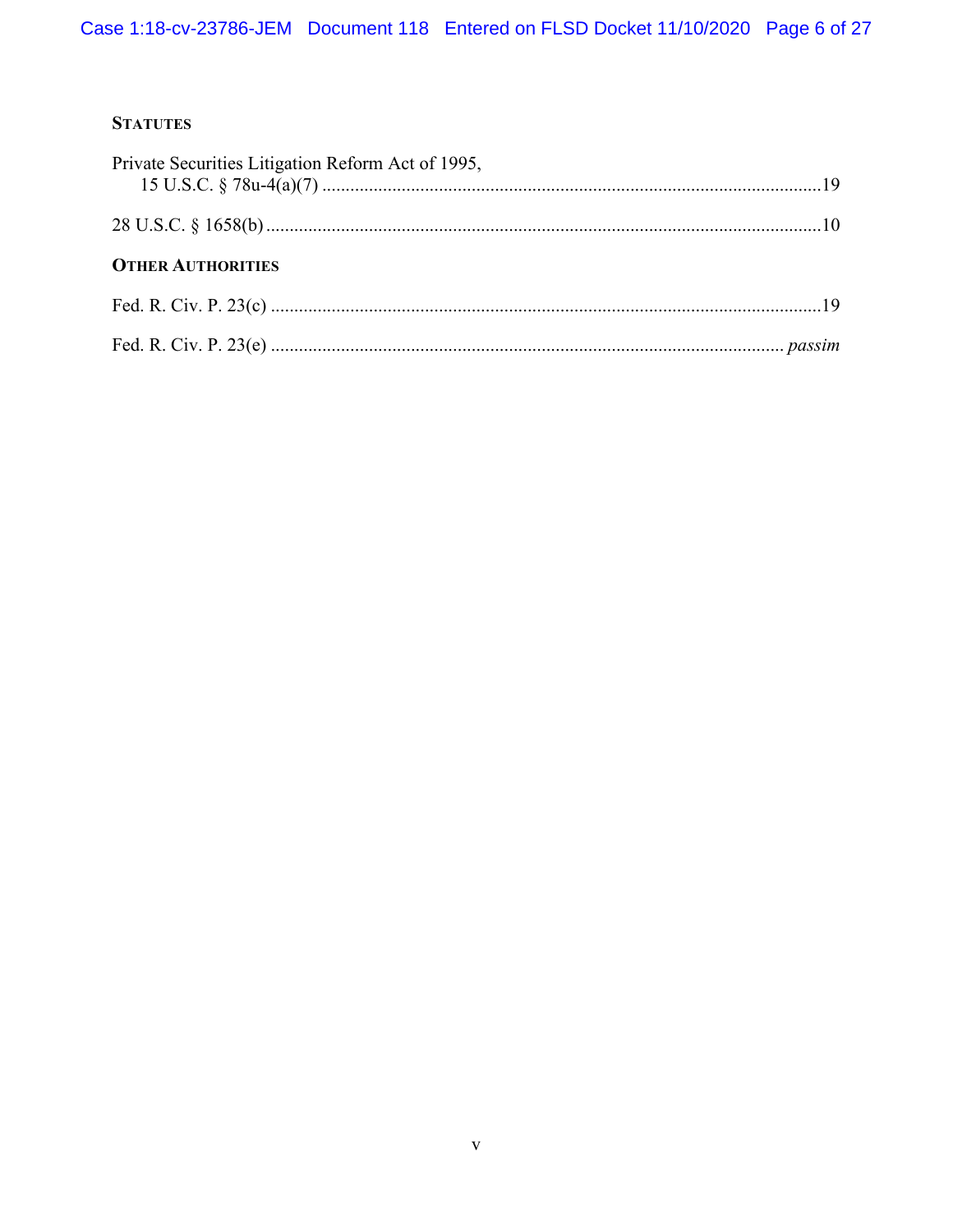In accordance with Rule  $23(e)(2)$  of the Federal Rules of Civil Procedure, Lead Plaintiff, the Amitim Funds, on behalf of itself and the Settlement Class, respectfully submits this motion for: (1) final approval of the proposed settlement resolving the Action in exchange for payment of \$16.5 million in cash for the benefit of the Settlement Class (the "Settlement"), and (2) approval of the proposed plan of allocation of the proceeds of the Settlement.<sup>1</sup>

#### **MEMORANDUM OF LAW**

### **I. PRELIMINARY STATEMENT**

Subject to Court approval, Lead Plaintiff has agreed to settle the Action in exchange for a cash payment of \$16,500,000, which has been deposited into an escrow account. Lead Plaintiff respectfully submits that the proposed Settlement is fair, reasonable, and adequate and satisfies all the standards for final approval under Rule 23 of the Federal Rules of Civil Procedure. As detailed in the accompanying Rizio-Hamilton Declaration and summarized below, the Settlement is a favorable result for the Settlement Class in light of the significant risks posed by ongoing litigation, including the substantial risks in proving the falsity of Defendants' statements, scienter, and loss causation; potential challenges in recovering a substantial judgment in light of limits on Defendants' insurance and OPKO's uncertain financial position; and the amount of potential damages that could likely be proven at trial. ¶¶ 36-65.

The Settlement was reached only after lengthy arm's-length settlement negotiations between experienced counsel, which were assisted by Jed D. Melnick, Esq. of JAMS, an experienced and highly respected class-action mediator. The mediation process included the exchange of detailed written mediation statements concerning liability, damages, and Defendants' ability to pay; a full-day mediation session; and extended negotiations after the mediation session that were facilitated by Mr. Melnick. ¶¶ 29-31. This process ultimately culminated in Mr. Melnick issuing a mediator's recommendation that the Action be settled for \$16.5 million, which the Parties accepted. ¶ 31. Mr. Melnick has submitted a Declaration in support of the Settlement stating that he believes that the "entire mediation process involved significant disputed issues and hard-fought, arm's-length negotiations;" and that he recommends the Settlement as "a reasonable resolution of

<sup>&</sup>lt;sup>1</sup> Unless otherwise noted, capitalized terms shall have the meanings provided in the Stipulation and Agreement of Settlement dated June 26, 2020 (ECF No. 112-1) (the "Stipulation"), or in the Declaration of John Rizio-Hamilton (the "Rizio-Hamilton Declaration" or "Rizio-Hamilton Decl."), filed herewith. In this memorandum, citations to " $\blacksquare$ " refer to paragraphs in the Rizio-Hamilton Declaration and citations to "Ex. " refer to exhibits to the Rizio-Hamilton Declaration.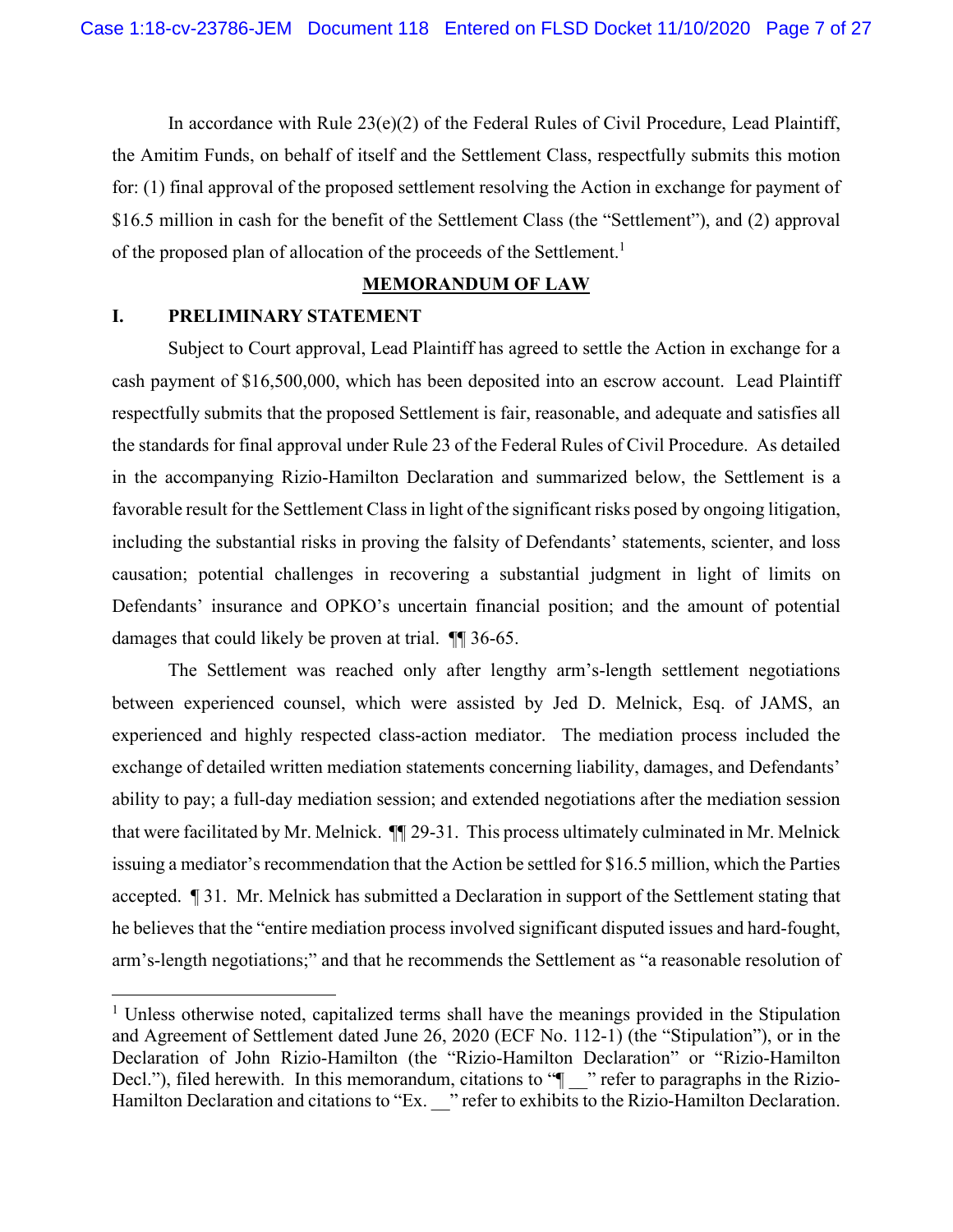the Action for the Parties based on my involvement in the negotiations, review and analysis of the Parties' mediation submissions, extensive communications with the parties, and assessment of the risks inherent in this litigation." Declaration of Jed D. Melnick (Ex. 1), at ¶ 8.

Before the Settlement was agreed to, Lead Counsel had (i) conducted an extensive investigation into the claims asserted, including through a detailed review of public documents, the review and analysis of a detailed SEC complaint based on a regulatory investigation, and interviews with dozens of possible witnesses; (ii) researched and drafted a detailed consolidated complaint; (iii) fully briefed Defendants' motion to dismiss the Complaint; (iv) engaged in the mediation process summarized above; and (v) consulted extensively with an expert in damages and loss causation and a valuation expert who analyzed OPKO's financial condition in order to inform Lead Plaintiff's understanding of the Company's potential ability to pay to a larger settlement or judgment.  $\P$  5, 19-31. As a result of these efforts, Lead Plaintiff and Lead Counsel were knowledgeable about the strengths and risks of the case when the Settlement was reached.

Lead Plaintiff and Lead Counsel believe that the \$16.5 million Settlement is particularly favorable given the substantial risks of continued litigation. In agreeing to settle the Action, Lead Plaintiff and Lead Counsel made an informed evaluation of those risks. Lead Plaintiff respectfully submits that the Settlement appropriately balances Lead Plaintiff's objective of securing the greatest possible monetary recovery for the Settlement Class against the significant risk that the Settlement Class could receive a smaller recovery—or no recovery at all—had litigation continued. ¶¶ 61-65. While Lead Plaintiff believes its claims had merit, it faced substantial risks that it might not succeed on the pending motion to dismiss, on an expected motion for summary judgment, at trial, and on appeal. ¶¶ 36-65. Moreover, even if Lead Plaintiff were successful at each stage of litigation, any such recovery would likely not be obtained for at least several years. There were also serious risks that Lead Plaintiff might be unable to collect on a larger judgment after these years of additional litigation in light of OPKO's uncertain financial condition and limits on Defendants' insurance. ¶¶ 54-60.

Specifically, as to liability, Lead Plaintiff faced challenges in proving that Defendants made materially false or misleading statements or material omissions, and that Defendants made the misstatements or omissions with fraudulent intent or were reckless in making them. ¶¶ 38-49. Defendants contended that the SEC complaint that gave rise to this Action identified a different individual as the primary strategist who orchestrated the alleged stock manipulation schemes, and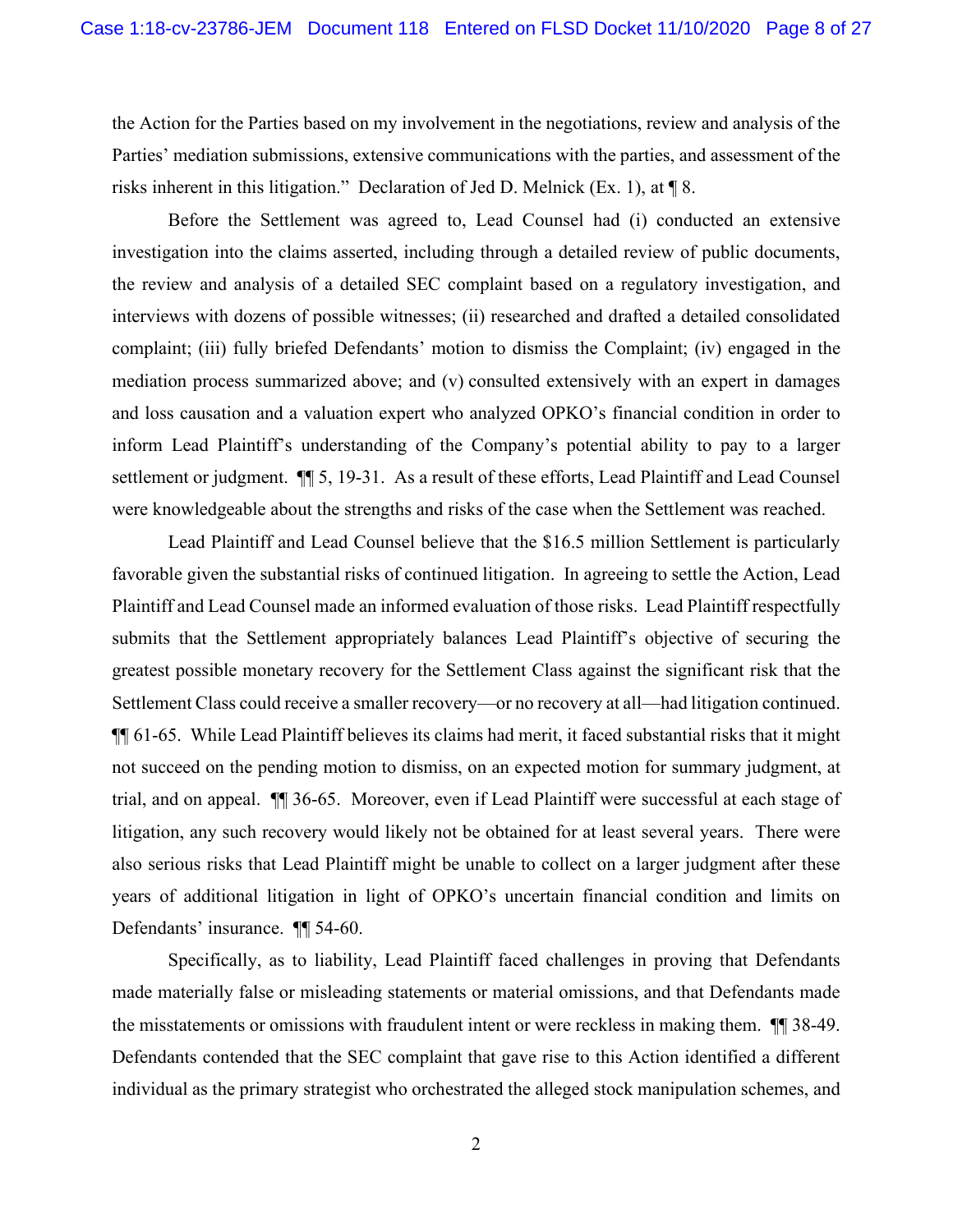contained only sparse allegations about OPKO and Dr. Frost's involvement and no allegations that investors in OPKO were misled. ¶¶ 40, 44, 46. Moreover, Defendants would contend that the SEC complaint's allegations about OPKO and Dr. Frost's involvement were factually flawed and that the actual facts would not support Lead Plaintiff's fraud claims, but would show that Defendants were unaware of the alleged stock manipulation. ¶¶ 40, 44-45. Defendants pointed to the fact that OPKO and Dr. Frost did not engage in any coordinated trading to "pump" the stocks at issue; OPKO did not sell any of the stock of the two companies at issue; Dr. Frost did not sell any stock in one of the two companies at issue and sold only small portions of his holdings in the other company; that both Defendants continued to invest heavily in the companies after the purported stock manipulation; and that Dr. Frost continued to purchase OPKO shares during the Cass Period. *Id*. Defendants would argue that these facts made it implausible that Defendants were involved in the scheme and undercut any inference they acted with scienter. *Id*. Defendants would also contend that their challenged statements about the "strategic" nature of OPKO's investments in early-stage companies were either non-actionable "puffery" or were not false, and that the claims related to other alleged misstatements were barred by the five-year statute of repose.  $\P\P$  41-42.

Defendants further argued that Lead Plaintiff could not establish loss causation because the SEC complaint could not act as a corrective disclosure of the alleged misstatements. In support of this argument, Defendants contended that: (1) the SEC complaint contained only unproven allegations, and (2) the underlying facts in the SEC complaint about OPKO and Dr. Frost's investments in the companies whose stocks were allegedly manipulated were already known to the market. ¶¶ 50-53. If Lead Plaintiff could not establish loss causation, the class would not be able to recover any damages. *Id*.

Finally, in addition to these risks, Lead Plaintiff also faced substantial risks that it might be unable to recover on any judgment substantially larger than the Settlement. **¶** 54-60. There was a coverage dispute between Defendants and their insurers that, if litigated and decided adversely to OPKO, would have left no insurance available to the class in this Action. ¶ 55. Even if OPKO prevailed in the insurance dispute, OPKO's insurance was limited and was a wasting asset that would have continued to have been reduced if litigation continued. *Id*. Moreover, OPKO itself had only limited cash available to contribute to any settlement or other recovery and its financial condition was uncertain. ¶¶ 56-57. Thus, if the available insurance was further reduced or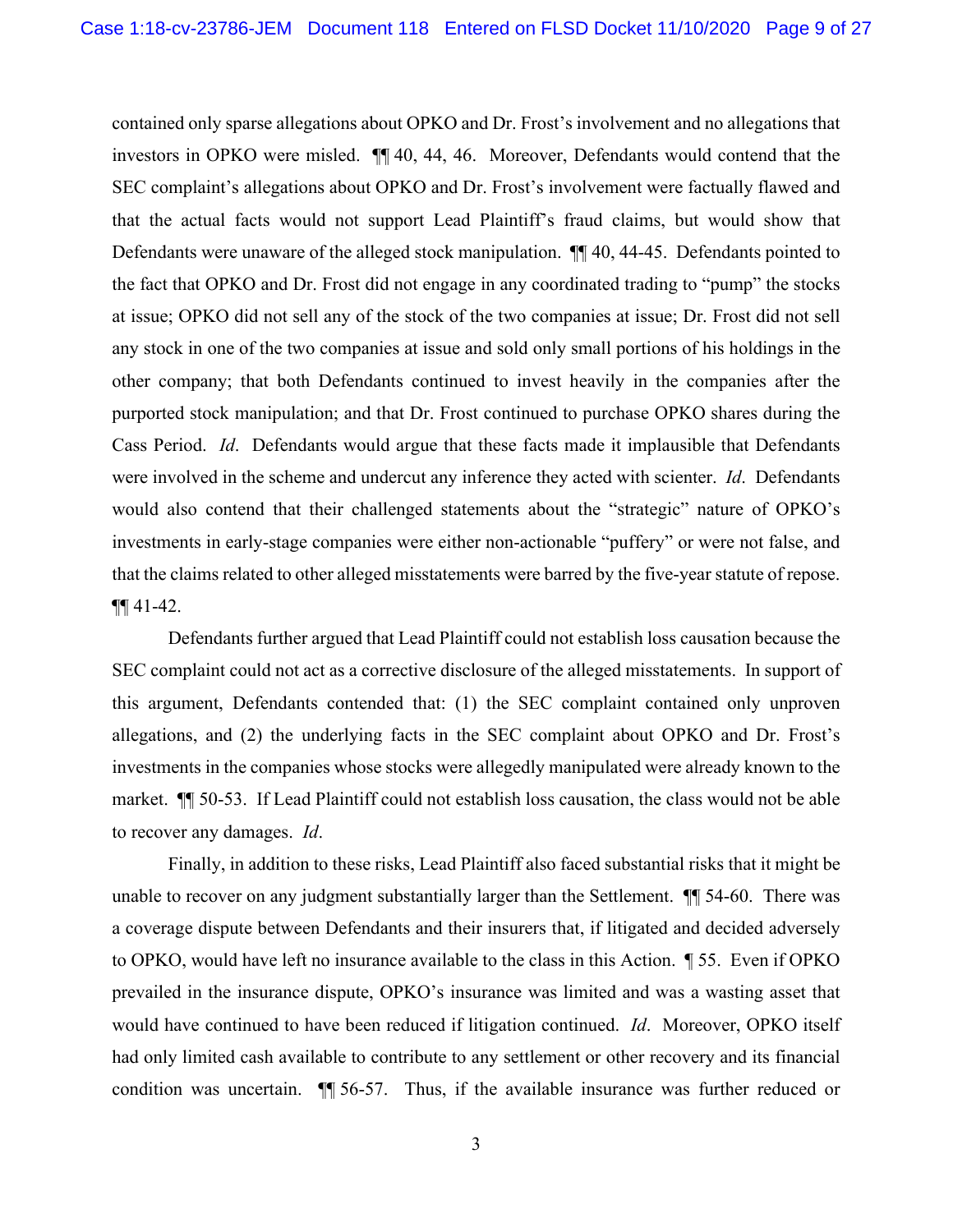exhausted through the costs of continued litigation, or was unavailable as a result of the coverage dispute, there was a risk that the class might recover substantially less than the Settlement or nothing at all after additional years of protracted litigation. ¶¶ 58, 60.

The Settlement has the full support of the Court-appointed Lead Plaintiff, a sophisticated institutional investor that took an active role in supervising the litigation and participated in settlement negotiations. *See* Declaration of Ronen Hirsch on behalf of the Amitim Funds (Ex. 2) ("Hersch Decl."), at ¶¶ 2-6. Further, although the deadline to request exclusion from the Settlement Class or object to the Settlement has not yet passed, to date, no Settlement Class Members have objected to the Settlement and three requests for exclusion have been received. ¶ 71; Segura Decl. ¶ 13.

Given these considerations and the other factors discussed below, Lead Plaintiff respectfully submits that the Settlement is fair, reasonable, and adequate and warrants final approval by the Court. Additionally, Lead Plaintiff requests the Court approve the Plan of Allocation, which was set forth in the Notice mailed to potential Settlement Class Members. The Plan of Allocation, which Lead Counsel developed in consultation with Lead Plaintiff's damages expert, provides a reasonable method for allocating the Net Settlement Fund among Settlement Class Members who submit valid claims based on damages they suffered on purchases of OPKO common stock.

#### **II. ARGUMENT**

The Rizio-Hamilton Declaration is cited to throughout this brief, and is an integral part of this submission. The Court is respectfully referred to it for a more detailed description of, among other things: the history of the Action (¶¶ 13-35); the nature of the claims asserted (¶¶ 22, 24); the negotiations leading to the Settlement (¶¶ 29-33); the risks and uncertainties of continued litigation (¶¶ 36-65); and the terms of the Plan of Allocation (¶¶ 72-83).

#### **A. The Proposed Settlement Warrants Final Approval**

Federal Rule of Civil Procedure 23(e) requires judicial approval for any compromise or settlement of class-action claims. *See* Fed. R. Civ. P. 23(e). A class-action settlement should be approved if the court finds it "fair, reasonable, and adequate." Fed. R. Civ. P. 23(e)(2).

The Eleventh Circuit has recognized that public and judicial policy favor the settlement of disputed claims among private litigants, particularly in class actions. *See In re HealthSouth Corp. Sec. Litig.*, 572 F.3d 854, 862 (11th Cir. 2009) ("Public policy strongly favors the pretrial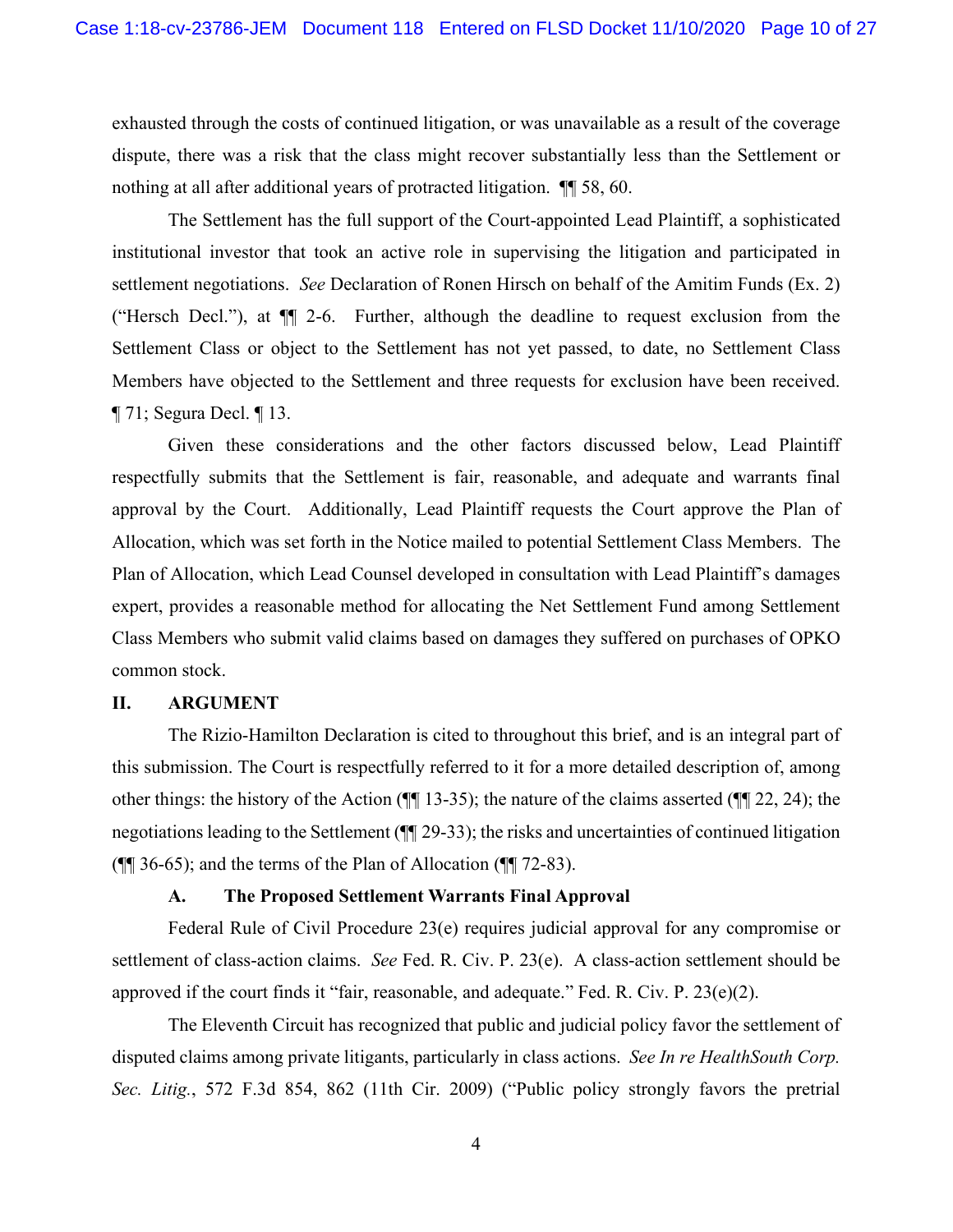settlement of class action lawsuits."); *In re U.S. Oil & Gas Litig.*, 967 F.2d 489, 493 (11th Cir. 1992) (same); *In re Checking Acct. Overdraft Litig.*, 830 F. Supp. 2d 1330, 1341 (S.D. Fla. 2011) (the Court's "Rule 23(e) analysis should be 'informed by the strong judicial policy favoring settlements as well as the realization that compromise is the essence of settlement'").

Rule 23(e)(2), as amended on December 1, 2018, provides that the Court should determine whether a proposed settlement is "fair, reasonable, and adequate" after considering whether:

(A) the class representatives and class counsel have adequately represented the class; (B) the proposal was negotiated at arm's length; (C) the relief provided for the class is adequate, taking into account: (i) the costs, risks, and delay of trial and appeal; (ii) the effectiveness of any proposed method of distributing relief to the class, including the method of processing class-member claims; (iii) the terms of any proposed award of attorney's fees, including timing of payment; and (iv) any agreement required to be identified under Rule  $23(e)(3)$ ; and (D) the proposal treats class members equitably relative to each other.

Fed. R. Civ. P. 23(e)(2). Historically, the Eleventh Circuit has held that district courts should consider following factors set forth in *Bennett v. Behring Corp*. in evaluating a class-action settlement:

 $(1)$  the likelihood of success at trial; (2) the range of possible recovery; (3) the point on or below the range of possible recovery at which a settlement is fair, adequate and reasonable; (4) the complexity, expense and duration of litigation; (5) the substance and amount of opposition to the settlement; and (6) the stage of proceedings at which the settlement was achieved.

737 F.2d 982, 986 (11th Cir. 1984); *accord Faught v. Am. Home Shield Corp.*, 668 F.3d 1233, 1240 (11th Cir. 2012).

The Advisory Committee Notes to the 2018 amendments to the Federal Rules of Civil Procedure indicate that the four factors set forth in Rule  $23(e)(2)$  are not intended to "displace" any factor previously adopted by the Court of Appeals, but "rather to focus the court and the lawyers on the core concerns of procedure and substance that should guide the decision whether to approve the proposal." Fed. R. Civ. P. 23(e)(2) Advisory Committee Notes to 2018 Amendments.

Accordingly, Lead Plaintiff will discuss the fairness, reasonableness, and adequacy of the Settlement principally in relation to the factors set forth in Rule 23(e)(2), but will also discuss the application of relevant, non-duplicative *Bennett* factors. *See In re Equifax Inc. Customer Data Sec. Breach Litig*., 2020 WL 256132, at \*10 (N.D. Ga. Mar. 17, 2020) (reviewing final approval of class action settlement under both the Rule 23(e)(2) factors and *Bennett* factors).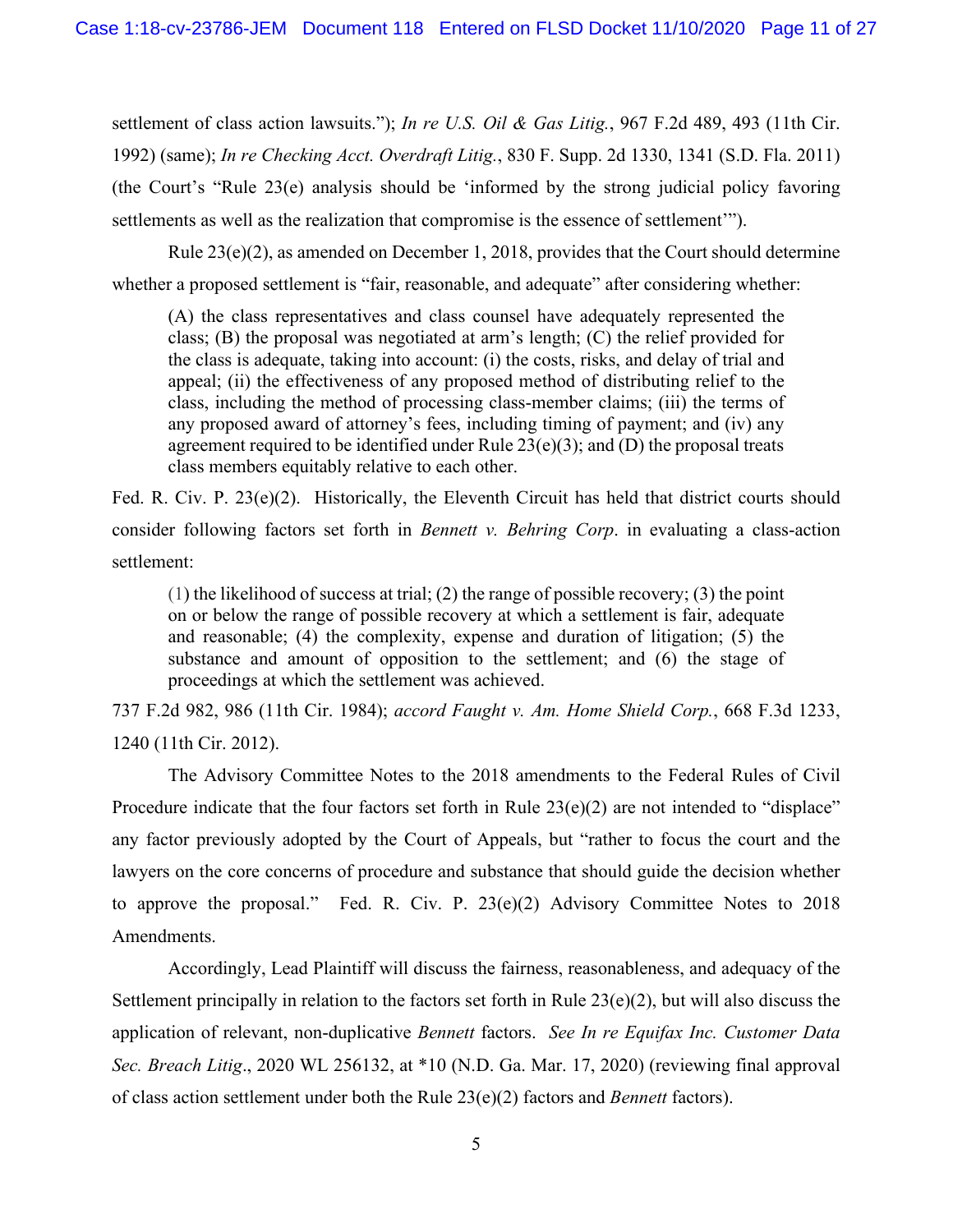All of the applicable factors support approval of the Settlement here.

# **1. Lead Plaintiff and Lead Counsel Have Adequately Represented the Settlement Class**

In evaluating a class action settlement, the Court should consider whether "the class representatives and class counsel have adequately represented the class." Fed. R. Civ. P.  $23(e)(2)(A)$ . Courts consider (1) whether class representatives have interests antagonistic to the interests of other class members; and (2) whether class counsel has the necessary qualifications and experience to lead the litigation. *See, e.g., Kirkpatrick v. J.C. Bradford Co.*, 827 F.2d 718, 726 (11th Cir. 1987); *Equifax*, 2020 WL 256132, at \*5.

Here, there is no antagonism or conflict between Lead Plaintiff and the proposed Settlement Class. Lead Plaintiff has claims that are typical of and coextensive with those of other Settlement Class Members, and has no interests antagonistic to the interests of other members of the Settlement Class. Lead Plaintiff and the other Settlement Class Members all purchased OPKO common stock during the Class Period and were allegedly damaged by the same alleged false and misleading statements. If Lead Plaintiff proved its claims at trial, it would also prove the Settlement Class's claims. *See Amgen Inc. v. Conn. Ret. Plans & Tr. Funds*, 568 U.S. 455, 460 (2013) (the investor class "will prevail or fail in unison" because claims are based on common misrepresentations and omissions).

Moreover, Lead Plaintiff and Lead Counsel have adequately represented the Settlement Class in their vigorous prosecution of the Action and in the negotiation and achievement of the Settlement. Lead Counsel BLB&G is highly qualified and experienced in securities litigation, as set forth in its firm resume (see Ex. 4A-3 to the Rizio-Hamilton Declaration) and was able to successfully conduct the litigation against skilled opposing counsel and obtain a favorable settlement. Accordingly, the Settlement Class was adequately represented.

# **2. The Settlement Was Reached After Arm's-Length Negotiations with the Assistance of an Experienced Mediator**

In weighing approval of a class action settlement, the Court must consider whether the settlement "was negotiated at arm's length." Fed. R. Civ. P. 23(e)(2)(B).

The Settlement here was reached only after extensive arm's-length negotiations between the Parties, which were conducted with the assistance of an experienced mediator. The mediation process included the exchange of detailed mediation statements and a full-day mediation session under the auspices of Jed D. Melnick of JAMS, one of the country's preeminent mediators of

6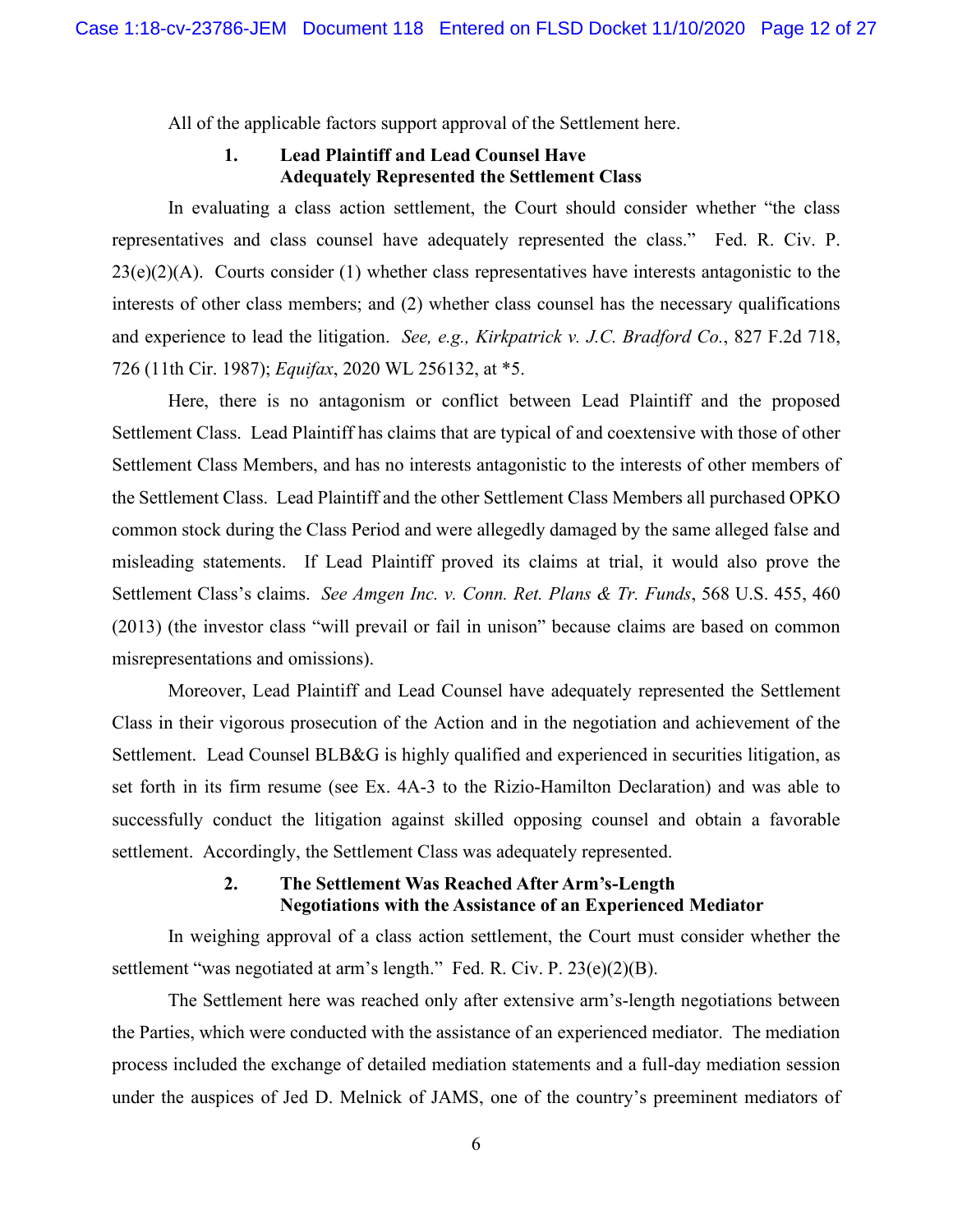securities class actions.  $\P$  29-31. After no agreement was reached at the mediation session, the Parties engaged in further months of discussions with the mediator. ¶ 31. The proposed Settlement is the result of the mediator's recommendation. *Id*.

These facts strongly support the conclusion that the Settlement is fair. *See Berman v. Gen. Motors LLC*, 2019 WL 6163798, at \*4 (S.D. Fla. Nov. 18, 2019) ("the Settlement was reached with the assistance of a neutral mediator with substantial experience mediating class actions, which further demonstrates the absence of collusion"); *Equifax*, 2020 WL 256132, at \*6 ("readily conclud[ing]" that a settlement was negotiated at arm's-length where mediation was conducted by an experienced mediator); *Yang v. Focus Media Holding Ltd.*, 2014 WL 4401280, at \*5 (S.D.N.Y. Sept. 4, 2014) ("The participation of this highly qualified mediator [Mr. Melnick] strongly supports a finding that negotiations were conducted at arm's length and without collusion."); *Borcea v. Carnival Corp.*, 238 F.R.D. 664, 675 (S.D. Fla. 2006) (settlement reached after mediation was "the product of good-faith, arm's length negotiations rather than collusion or overreaching by the parties").

In addition, Lead Plaintiff and Lead Counsel were sufficiently knowledgeable about the strengths and weaknesses of the case prior to reaching the agreement to settle. Lead Counsel had conducted an extensive investigation regarding the alleged fraud; prepared and filed a detailed consolidated complaint; fully briefed defendants' motion to dismiss; consulted with experts; engaged directly with Defendants' arguments at the mediation; and gathered and analyzed data about Defendants' ability to pay. ¶¶ 19-31.

Accordingly, the Court should give considerable weight to Lead Plaintiff and Lead Counsel's judgment that the Settlement is in the best interests of the Settlement Class. Indeed, "[i]n evaluating a proposed class action settlement, the Court will not substitute its business judgment for that of the parties." *Checking Acct. Overdraft,* 830 F. Supp. 2d at 1341. Lead Counsel's substantial experience in cases of this nature gives further weight to its judgment that the Settlement is fair and reasonable. *See Jairam v. Colourpop Cosmetics, LLC*, 2020 WL 5848620, at \*3 (S.D. Fla. Oct. 1, 2020) ("In evaluating a proposed class action settlement, 'the district court may rely upon the judgment of experienced counsel for the parties.'") (quoting *Nelson v. Mead Johnson & Johnson Co.*, 484 F. App'x 429, 434 (11th Cir. 2012)); *see also Perez v. Asurion Corp.*, 501 F. Supp. 2d 1360, 1384 (S.D. Fla. 2007) ("[a] district court properly considers the judgment of experienced counsel when asked to approve a class action settlement").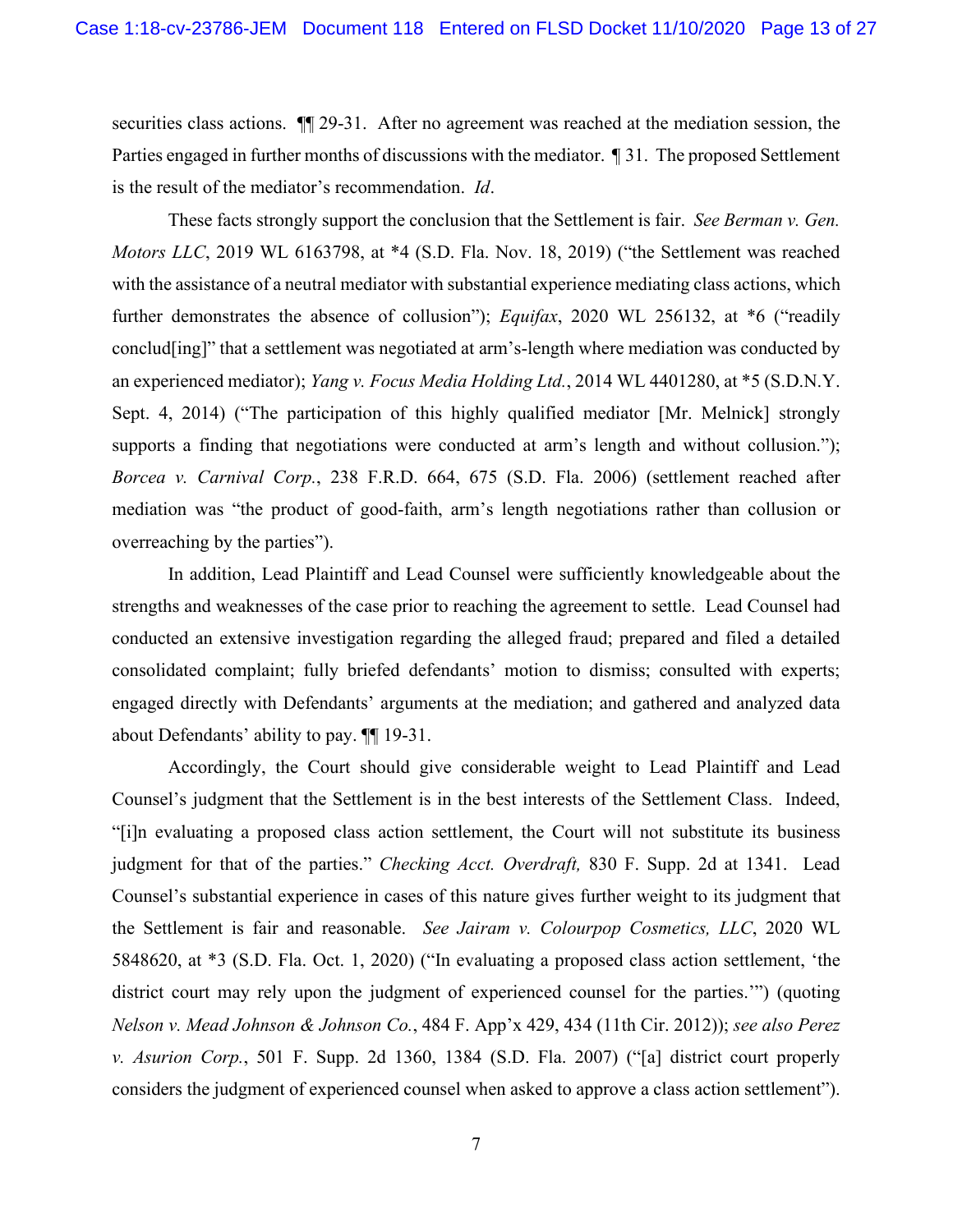Finally, the fact that Lead Plaintiff is a sophisticated institutional investor, of the type favored by Congress when it passed the PSLRA, strengthens the force of its recommendation that the Settlement be approved. *See In re Veeco Instruments Inc. Sec. Litig.*, 2007 WL 4115809, at \*5 (S.D.N.Y. Nov. 7, 2007) ("a settlement reached . . . under the supervision and with the endorsement of a sophisticated institutional investor . . . is 'entitled to an even greater presumption of reasonableness….'").

# **3. The Relief that the Settlement Provides for the Settlement Class is Adequate, Taking into Account the Costs and Risks of Further Litigation and All Other Relevant Factors**

In determining whether a settlement is "fair, reasonable, and adequate," the Court must consider whether "the relief provided for the class is adequate, taking into account . . . the costs, risks, and delay of trial and appeal." Fed. R. Civ. P. 23(e)(2)(C).<sup>2</sup>

Courts have recognized that complexity of securities class actions renders this type of litigation "notably difficult and notoriously uncertain." *In re NetBank, Inc. Sec. Litig.*, 2011 WL 13353222, at \*3 (N.D. Ga. Nov. 9, 2011). Accordingly, "[c]lass action suits readily lend themselves to compromise because of the difficulties of proof, the uncertainties of the outcome, and the typical length of the litigation." *In re Luxottica Grp. S.p.A. Sec. Litig.*, 233 F.R.D. 306, 310 (E.D.N.Y. 2006).

As discussed in detail in the Rizio-Hamilton Declaration and below, continued litigation of the Action presented a number of significant risks to Lead Plaintiff and the Settlement Class. First, there were significant risks that Lead Plaintiff would be unable to establish liability and loss causation and prove damages. ¶¶ 37-53. In addition, OPKO's uncertain financial condition and limitations on Defendants' insurance created serious risks that—even if Lead Plaintiff succeeded in obtaining a judgment through litigation—it might be unable to recover on any judgment against OPKO that was substantially larger than the Settlement achieved. ¶¶ 54-60. Moreover, continuing the litigation through trial and appeals would impose substantial additional costs on the Settlement Class and would result in extended delays before any recovery could be achieved. ¶¶ 63-64, 99. The Settlement, which provides an immediate \$16.5 million cash payment for the benefit of the

<sup>2</sup> This factor under Rule 23(e)(2)(C) encompasses four of the six factors of the traditional *Bennett*  analysis: "(1) the likelihood of success at trial; (2) the range of possible recovery; (3) the point on or below the range of possible recovery at which a settlement is fair, adequate and reasonable; [and] (4) the complexity, expense and duration of litigation." 737 F.2d at 986.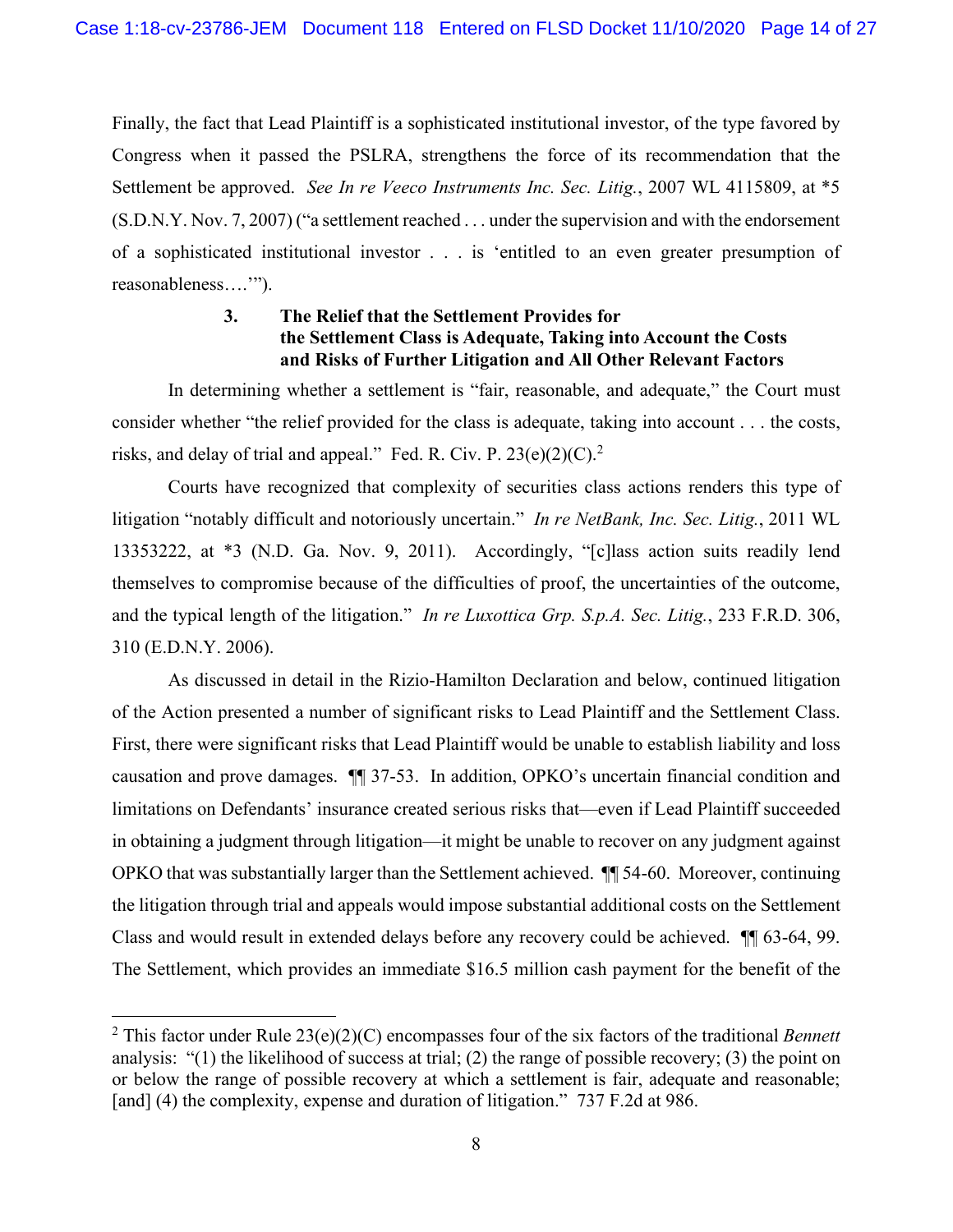Settlement Class, avoids these risks and further costs and delays. The Settlement is also reasonable when considered in relation to the range of potential recoveries that might be obtained if Lead Plaintiff prevailed at trial, which was far from certain.

### **a) The Risks of Establishing Liability and Damages Support Approval of the Settlement**

While Lead Plaintiff and Lead Counsel believe that the claims asserted against Defendants in the Action are meritorious, they recognize that Defendants' motion to dismiss was still pending at the time of the Settlement. That motion, as well as the continued litigation of the Action through a motion for class certification, an expected motion for summary judgment, trial, and appeal, presented a number of substantial risks that might have prevented the Settlement Class from recovering in this Action. Lead Plaintiff faced challenges in proving that Defendants made materially false or misleading statements or material omissions, that Defendants made the misstatements or omissions with fraudulent intent or were reckless in making them, and in proving loss causation and damages.

#### **(1) Risks to Proving Liability**

**Falsity.** Defendants argued in their motion to dismiss, and would have continued to argue, that Defendants' alleged false statements regarding OPKO's investments in early-stage companies and the Company's investment strategy were either not actionable or not false and misleading. ¶¶ 38-42. First, Defendants contended that Lead Plaintiff had not adequately alleged in the Complaint and would not be able prove at trial that Defendants had, in fact, participated in the alleged pump-and-dump schemes described in the SEC Action, which was a necessary predicate to establishing the falsity of Defendants' challenged statements about OPKO's investments in the early-stage companies. ¶ 40. Defendants vigorously denied their participation in the alleged schemes and denied the accuracy of the allegations in the SEC complaint as to their conduct. Defendants argued that neither Dr. Frost nor OPKO had engaged in any coordinated trading; OPKO sold no shares into the alleged "dumps"; Dr. Frost sold no shares into one dump and only minimal shares into another; Dr. Frost and OPKO continued to buy shares after the dumps; and Dr. Frost had no reason to participate in the alleged misconduct given his status as a successful businessman and the relative small size of the alleged penny stock scheme. *Id*. Defendants would also contend that the SEC complaint that gave rise to this Action identified a different individual as the primary strategist who orchestrated the alleged stock manipulation schemes, and contained only sparse allegations about OPKO and Dr. Frost's involvement. ¶¶ 44, 46.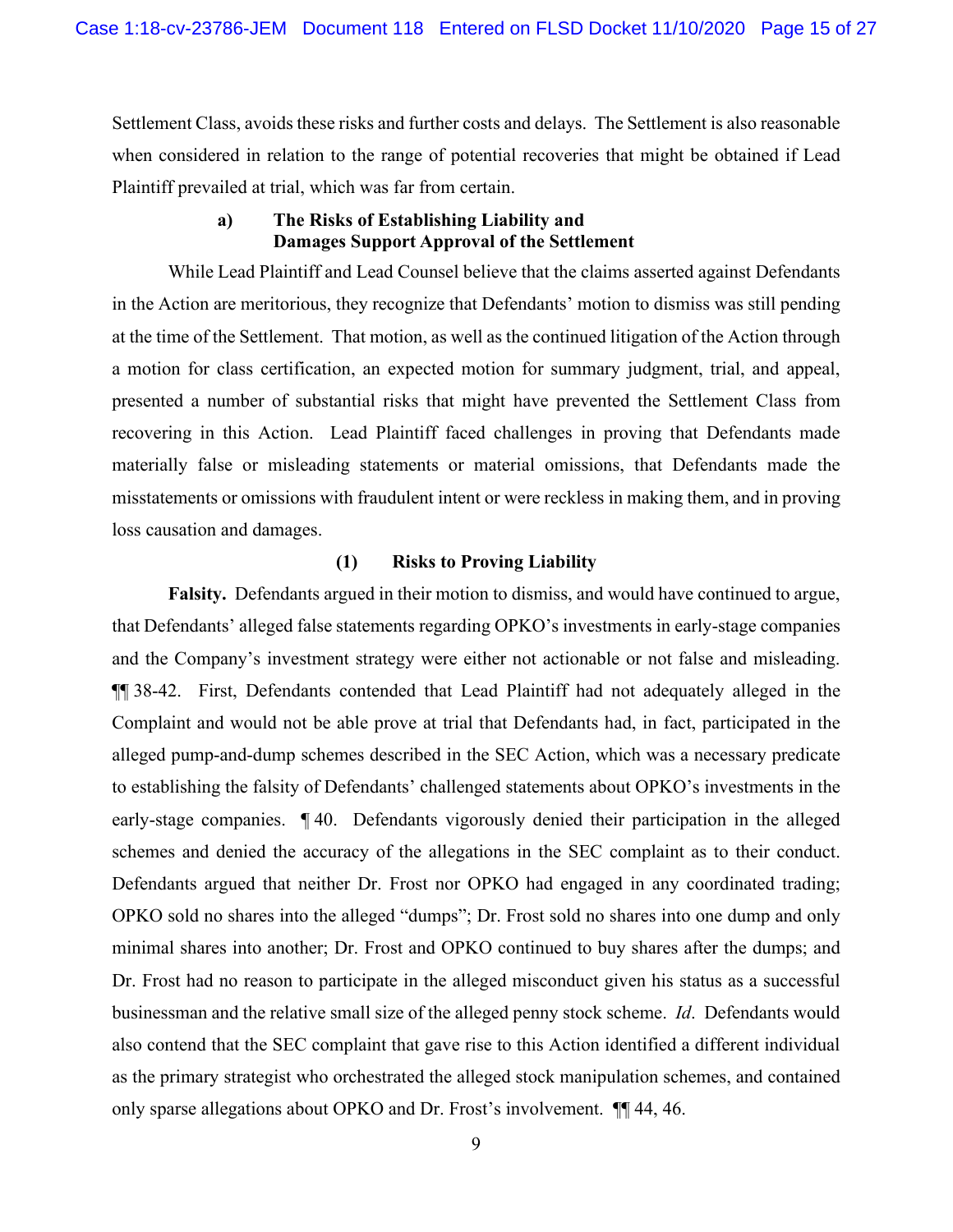In addition, Defendants had contended and would likely continue to argue that statements describing the investments as "strategic" were either puffery or opinions, and, in either event, were not actionable as a matter of law. ¶ 41. *See, e.g.*, *In re Airgate PCS, Inc. Sec. Litig.*, 389 F. Supp. 2d 1360, 1378-79 (N.D. Ga. 2005) (finding that statements that a transaction was a "strategic opportunity" with "growth potential" that provided "greater value for our shareholders" were "classic examples of mere puffery"). Defendants would also have continued to argue that the false statements in the stock-promotion articles at the heart of the pump-and-dump scheme were not actionable because the statements were made by third-parties, not Dr. Frost or OPKO. ¶ 41. In light of all of these arguments, Lead Plaintiff faced considerable risk that the Court or a jury would conclude that OPKO's statements concerning its "strategic investments" were not false or were not actionable.

**Statute of Repose.** In addition, Defendants argued in their motion to dismiss, and would have continued to argue, that some of the alleged false statements were time-barred under the Exchange Act's five-year statute of repose. *See* 28 U.S.C. § 1658(b). Defendants argued that Lead Plaintiff's claims based on Defendants' statements denying the facts in the December 2013 report by Lakewood Capital (which reported that OPKO and Dr. Frost were involved in a "web of stock promotion") were time-barred because the alleged misstatements were made in late 2013 and the claims relating to those specific statements were first alleged in the Complaint filed in May 2019. ¶ 42. Had Defendants prevailed on this argument, several of Lead Plaintiff's alleged false statements, including Defendants' denial of the Lakewood Report, would have been dismissed. *Id*.

Scienter. Even if Lead Plaintiff succeeded in proving that Defendants' statements were false, Lead Plaintiff would have faced additional challenges in proving that Defendants made the alleged false statements with the intent to mislead investors or were reckless in making the statements. ¶¶ 43-47. As noted, Defendants could point to the facts that neither OPKO nor Dr. Frost engaged in coordinated trading to "pump" the price of MabVax or BioZone; OPKO did not sell any of the MabVax or BioZone shares it held in the dumps (and thus, never profited from the alleged pump-and-dump schemes); and Dr. Frost sold none of his holdings in one of the companies and only small portions of his holdings in the other. ¶¶ 44-45. Defendants would argue that these facts made it implausible that they were knowingly involved in the pump-and-dump schemes or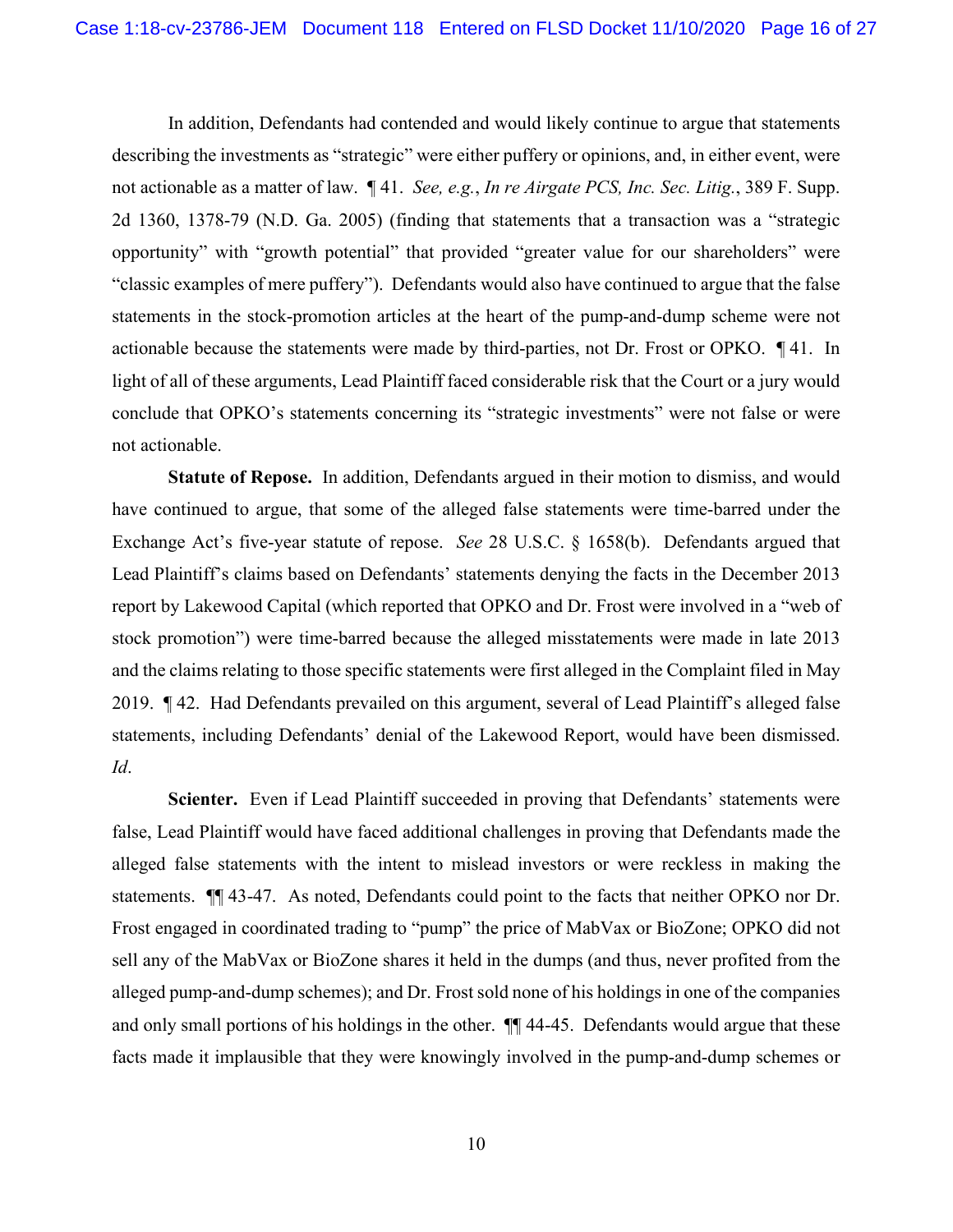intended to fraudulently inflate the price of OPKO stock and undercut any inference they acted with scienter. *Id*.

Defendants would also point to the fact that Dr. Frost made substantial additional purchases of OPKO shares during the Class Period and would argue that his behavior was inconsistent with the allegation that Dr. Frost intended to mislead investors in order to artificially inflate the price of OPKO common stock. ¶ 45. Defendants also would have argued that any inference of scienter was undercut by the fact that the SEC complaint called Barry Honig, a nonparty to this Action, the "primary strategist" who "orchestrated" the pump-and-dump schemes, and alleged that Mr. Honig and Michael Brauser—and not Dr. Frost—were the principal actors in those schemes. ¶ 46. Moreover, OPKO and Dr. Frost ultimately resolved the SEC Action by settling lesser claims that did not include a scienter element (as required for the fraud claims alleged in this Action). ¶ 47. Thus, Lead Plaintiff faced the risk that it might not be able to prove that Defendants were aware of or participated in the stock manipulation scheme that underpinned this case.

#### **(2) Risks to Proving Loss Causation and Damages**

As to any clams that remained, Defendants would argue that Lead Plaintiff could not establish loss causation for two reasons.

*First*, Defendants would have argued that Lead Plaintiff could not establish loss causation because the underlying facts about OPKO's and Dr. Frost's investments in BioZone and MabVax were already known to the market through the report by Lakewood Capital that was issued at the beginning of the Class Period and that Lead Plaintiff discussed in the Complaint. The Lakewood Report asserted that OPKO's stock was "grossly overvalued," and OPKO and Dr. Frost were involved in a "web of stock promotion," in part due to OPKO's and Dr. Frost's relationships with some of the same serial stock promoters named as defendants in the SEC Action.  $\parallel$  51. According to Defendants, the Lakewood Report sufficiently put the market on notice of the matters at issue in this case. *Id*.

*Second*, Defendants would have argued that the SEC complaint was unproven and the allegations were contested, and its mere allegations could not act as a true corrective disclosure of Defendants' alleged misstatements. ¶ 52. Defendants were able to cite to *Meyer v. Greene*, 710 F.3d 1189 (11th Cir. 2013), in which the Eleventh Circuit held that the announcement of an SEC investigation failed to show loss causation as a matter of law. While Lead Plaintiff believes *Meyer* is distinguishable—*i.e.*, the corrective disclosure here was the announcement of charges following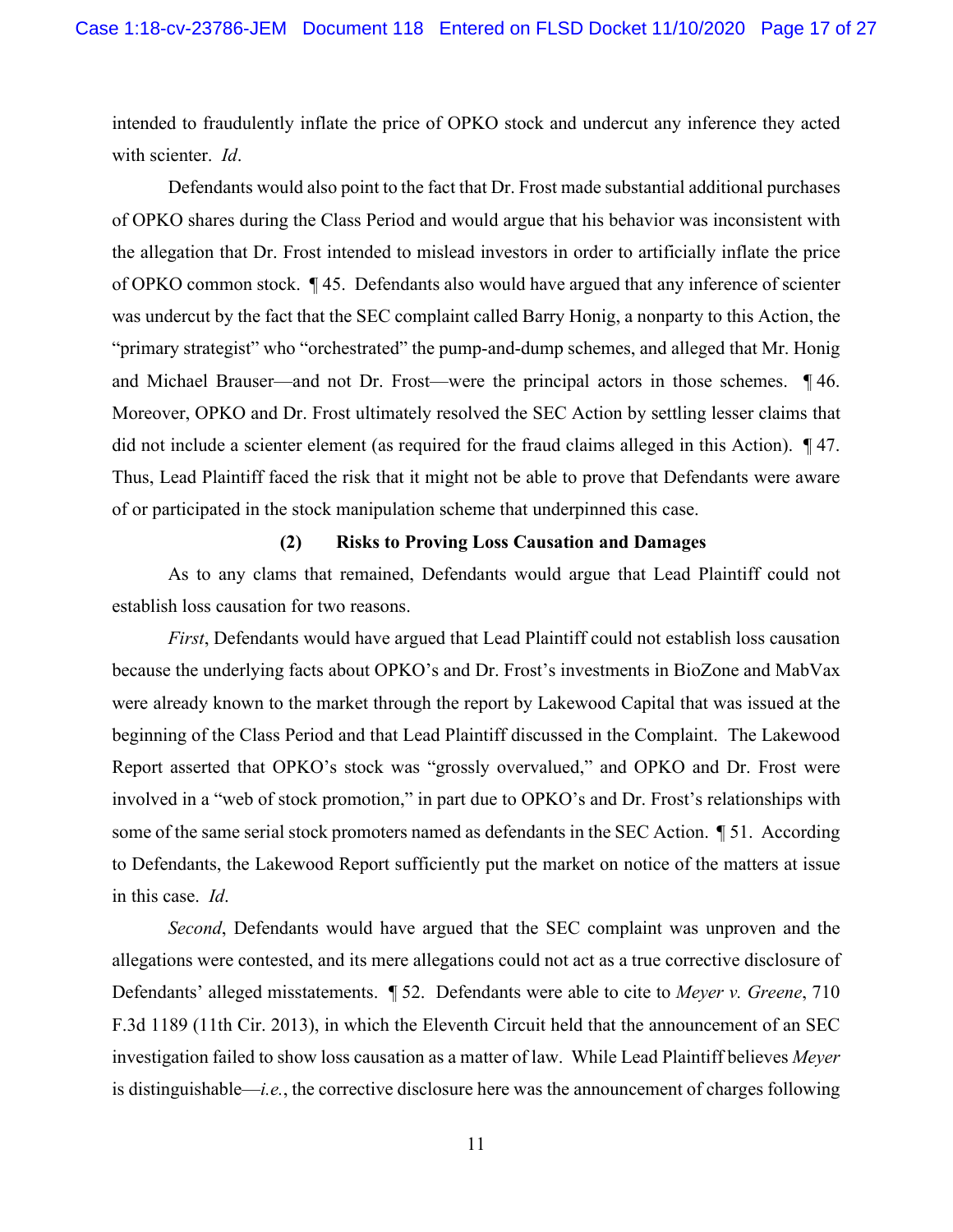an SEC investigation rather than the mere announcement of an investigation—this line of argument posed a risk to Lead Plaintiff's claims. ¶ 52. Even if Lead Plaintiff prevailed on the motion to dismiss, where the Court must assume Lead Plaintiff's allegations were true, Defendants would have continued to argue at summary judgment and trial that Lead Plaintiff could not prevail on loss causation because the unproven allegations of the SEC complaint were never subsequently confirmed and, in fact, were not accurate. ¶¶ 52-53. Had either of Defendants' loss causation arguments been accepted at any time, recoverable damages would have been zero.

#### **b) Risks Related to OPKO's Ability to Pay Support Approval of the Settlement**

Moreover, Lead Plaintiff also faced substantial risks of recovering on any judgment it obtained based on OPKO's ability to pay, a factor which was an important driver of Lead Plaintiff's determination that the amount of the Settlement and its timing were in the best interest of the Settlement Class. ¶¶ 54-60. There was a publicly disclosed coverage dispute between Defendants and their insurers that—if litigated and decided adversely to OPKO—could have left none of the insurance available to the class in this Action. ¶ 55. Further, even if OPKO had prevailed in the coverage dispute, OPKO's insurance was limited and was a wasting asset that would have continued to have been reduced, and potentially exhausted, if litigation continued. *Id*.

OPKO itself had only limited cash available to contribute to any settlement or other recovery. ¶ 56. In the months leading up to the Settlement, OPKO's financial condition was questionable and Lead Plaintiff had reasonable concerns that, if OPKO's financial condition continued to deteriorate during the course of protracted litigation, the Company might not be able to fund an amount equal to or larger than the Settlement Amount. ¶¶ 56-58. If the concerns about OPKO's ability to pay and the available insurance materialized, the class might have been unable to recover any amount even comparable to the Settlement through litigation (even assuming, as was by no means certain, that Lead Plaintiff prevailed on the merits of its claims at each procedural stage).

While Dr. Frost has his own substantial financial resources, the claims asserted against him would have been particularly difficult to prove because he continued to invest in OPKO common stock during the Class Period. As discussed above, Defendants' Counsel would have argued that these continued purchases were inconsistent with the allegation that Dr. Frost intended to mislead investors in order to artificially inflate the price of OPKO common stock. Thus, proceeding with the litigation in order to assert claims against Dr. Frost, without regard to OPKO's diminishing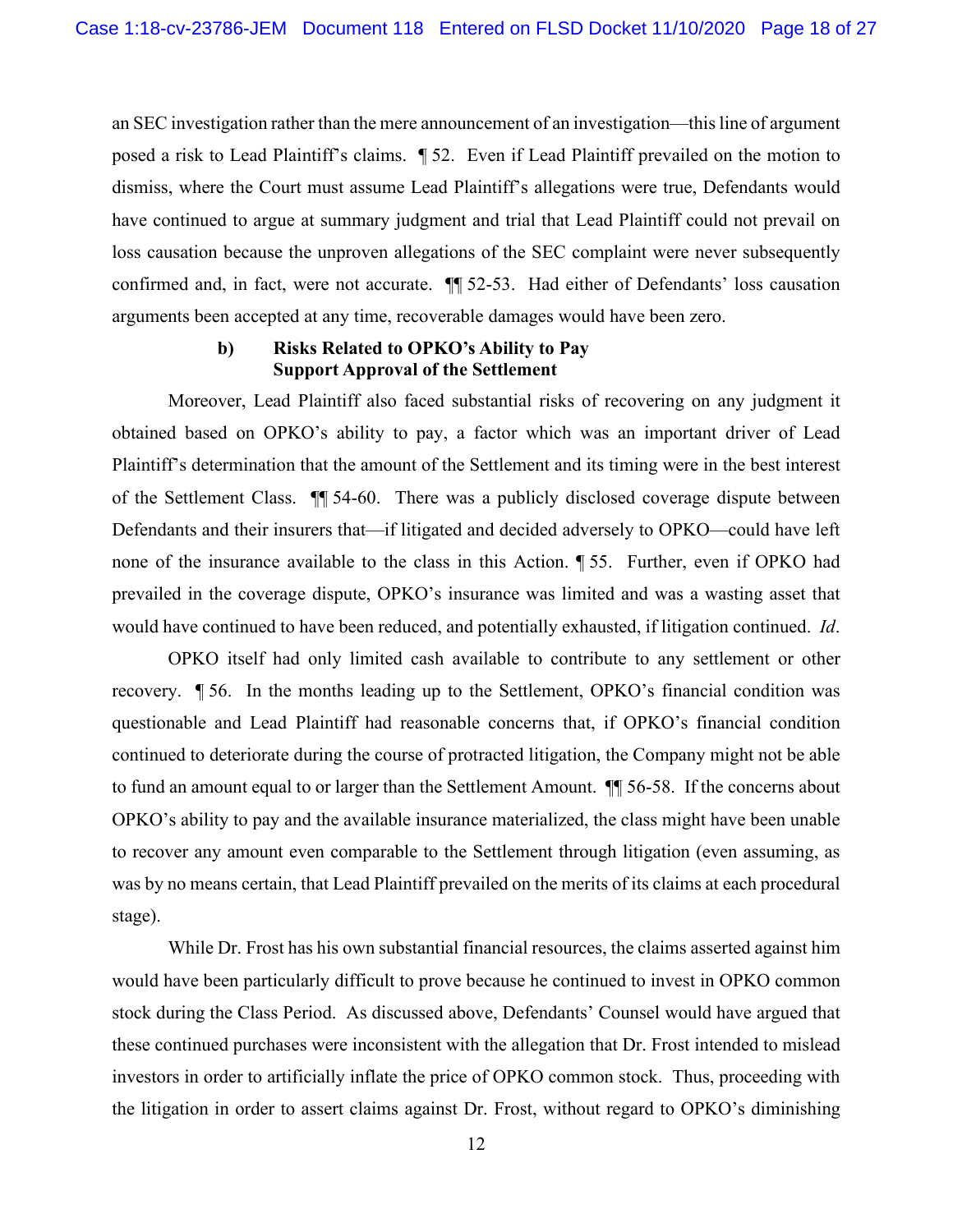ability to pay, would have been highly risky and could potentially have resulted in no meaningful recovery for the class. ¶ 59.

## **c) The Settlement is Reasonable in Light of the Likely Recoverable Damages**

Finally, the Settlement is reasonable when considered in relation to the range of potential recoveries that might be obtained if Lead Plaintiff prevailed, which was far from certain for the reasons noted above. Assuming that Lead Plaintiff prevailed on liability issues at trial (which was far from certain), the realistic damages that could likely be proven at trial would be approximately \$230 million.  $\llbracket 61$ . However, that figure is not a particularly useful barometer. If Defendants prevailed on their loss causation arguments, damages would be zero and the class would not recover anything. In addition, the limits on OPKO's insurance and financial capabilities created a practical ceiling for any recovery from the Company that was considerably lower than the maximum damages that could potentially be proved at trial.

The Settlement Amount achieved represents approximately 7% of the realistic damages that could likely be established at trial. This represents an excellent recovery for the Settlement Class, particularly in light of the other significant risks in the litigation, and the substantial additional costs and delays that would result from continued litigation. Courts have routinely approved settlements with comparable or lower percentage recoveries than here. *See, e.g., Thorpe v. Walter Inv. Mgmt. Corp.*, 2016 WL 10518902, at \*10 (S.D. Fla. Oct. 17, 2016) (approving securities class action settlement representing "5.5% of maximum damages and 10% of the most likely damages" and referring to this as an "excellent" recovery); *In re Biolase, Inc. Sec. Litig.*, 2015 WL 12720318, at \*4 (C.D. Cal. Oct. 13, 2015) (settlement recovery of 8% of estimated damages "equals or surpasses the recovery in many other securities class actions"). Moreover, as noted above, overriding concerns that OPKO might not able to pay the full amount of damages obtained at any trial rendered the analysis based on maximum damages much less relevant, as it appeared likely that the realistic ceiling for any recovery here was considerably lower.

# **d) The Costs and Delays of Continued Litigation Support Approval of the Settlement**

The substantial costs and delays required before any recovery could be obtained through litigation also strongly support approval of the Settlement. This case settled after extensive investigation but while Defendants' motion to dismiss the Complaint was still pending. ¶¶ 19-21, 28. Accordingly, achieving a litigated verdict in the Action would have required substantial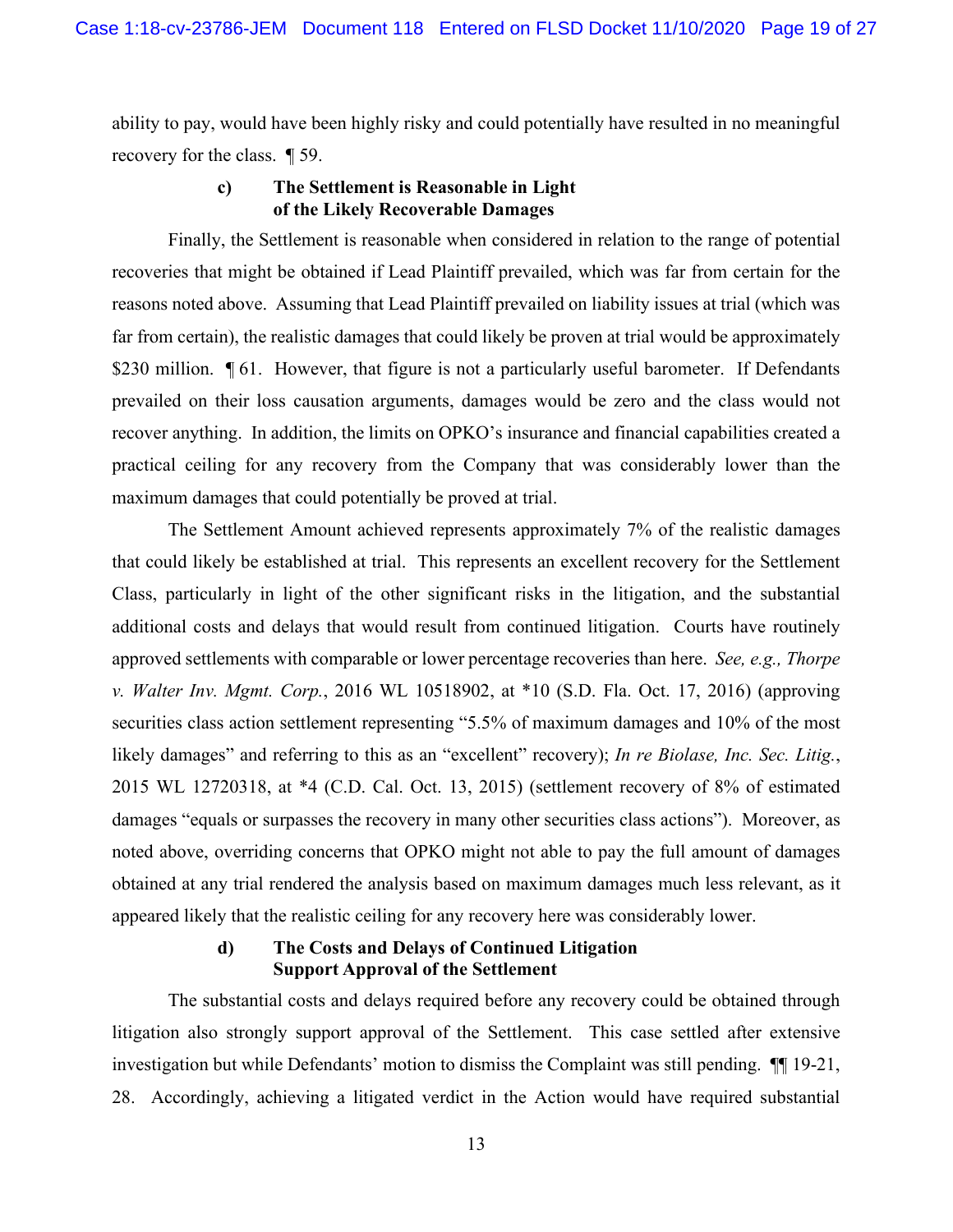additional litigation. In the absence of the Settlement, achieving a recovery for the Settlement Class would have required (assuming the Action survived the motion to dismiss): (i) a substantial amount of fact discovery (including document discovery and depositions); (ii) conducting complex and expensive expert discovery; (iii) briefing a motion for class certification and an expected motion for summary judgment; (iv) a trial involving substantial fact and expert testimony; (v) post-trial motions; and (vi) additional post-trial proceedings where Defendants could have challenged the damages of every class member, and whittled down the impact of any verdict. ¶ 63, 99.

Finally, whatever the outcome at trial, it is virtually certain that appeals would be taken from any verdict. ¶ 64. At each step of the way, the risks in the case could have materialized. For instance, even after the plaintiff prevailed at trial, defendants have successfully challenged the damages of class members in years of ensuing individual proceedings. *See, e.g., In re Vivendi Universal SA Securities Litigation*, 765 F. Supp. 2d 520, 583-84 (S.D.N.Y. 2011). Further, Courts of Appeals have vacated plaintiffs' trial verdicts in securities class actions after many years of litigation. *See Robbins v. Koger Props., Inc.*, 116 F.3d 1441, 1145-49 (11th Cir. 1997) (reversing jury verdict on appeal after seven years of litigation). Even assuming success at all these stages, such a protracted process would pose substantial expense to the class and delay any recovery for years.

\* \* \*

In sum, Lead Plaintiff respectfully submits that, considering the risks of continued litigation, Defendants' ability to pay, and the time and expense which would be incurred to prosecute the action through a trial, the \$16.5 million Settlement represents a favorable recovery that is in the best interests of the Settlement Class. In contrast to costly, lengthy, and uncertain continued litigation, the Settlement provides an immediate, significant, and certain recovery for the Settlement Class.

## **e) All Other Factors Set Forth in Rule 23(c)(2)(C) Support Approval of the Settlement**

Rule  $23(e)(2)(C)$  also instructs courts to consider whether the relief provided for the class is adequate in light of "the effectiveness of any proposed method of distributing relief to the class, including the method of processing class-member claims;" "the terms of any proposed award of attorney's fees, including timing of payment;" and "any agreement required to be identified under Rule  $23(e)(3)$ ." Fed. R. Civ. P.  $23(e)(2)(C)(ii)$ -(iv). Each of these factors supports approval here.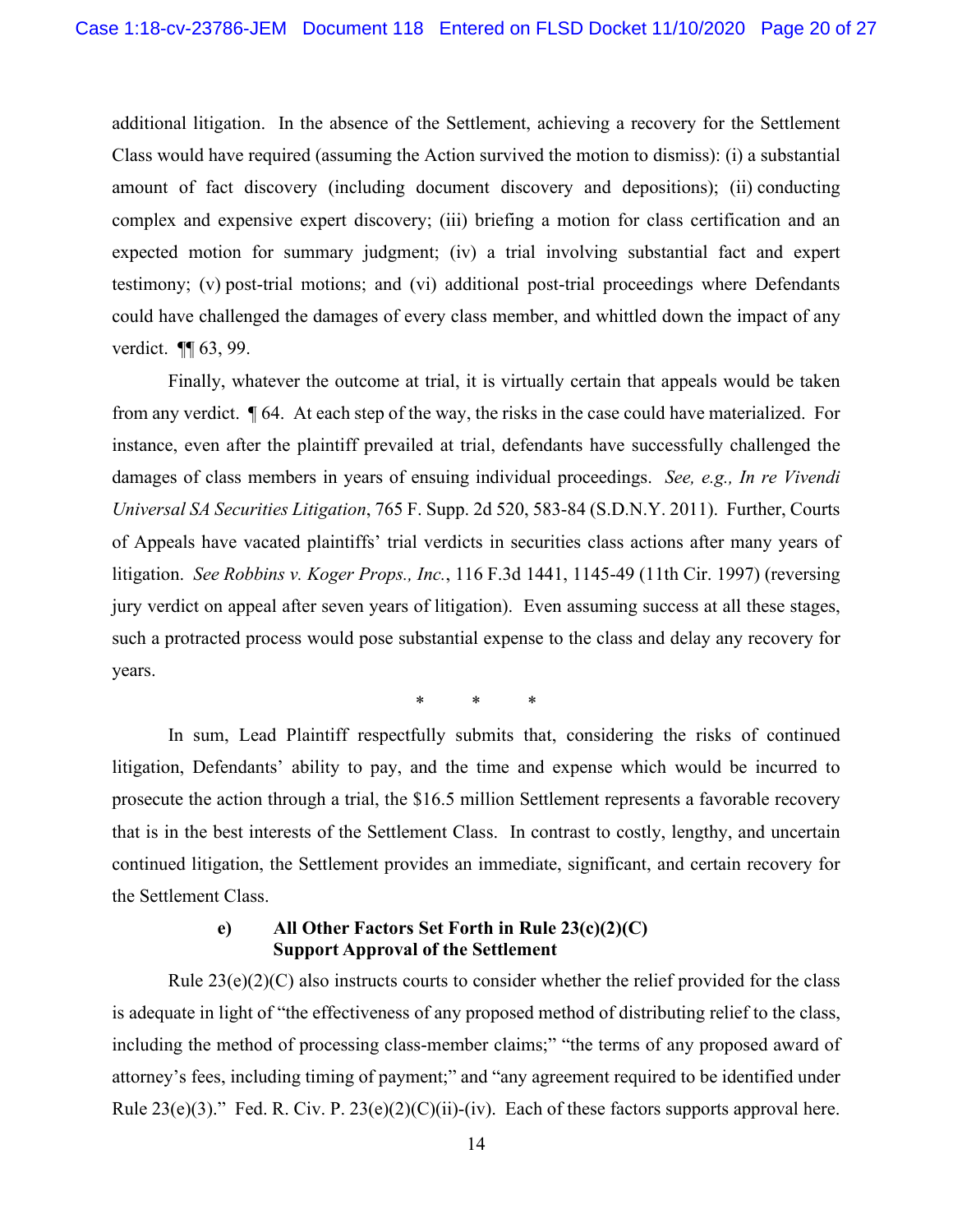First, the procedures for processing Settlement Class Members' claims and distributing the proceeds of the Settlement are equitable and effective. Here, the proceeds of the Settlement will be distributed to Settlement Class Members by the Court-appointed Claims Administrator, JND Legal Administration ("JND"), an independent company with extensive experience handling the administration of securities class actions. Consistent with well-established methods that have been widely used in securities class action litigation, Settlement Class Members who purchased shares in U.S. exchanges will be required to submit Claim Forms with documentation to JND.<sup>3</sup> JND will review and process the claims, provide claimants with an opportunity to cure any deficiencies in their claims or request review by the Court, and will then mail or wire eligible Claimants their *pro rata* share of the US Net Settlement Fund (as calculated under the Plan of Allocation) upon approval of the Court. ¶¶ 75-78. This type of claims processing is standard in securities class actions and has long been found to be effective. Such claim filing and processing is necessary because neither Lead Plaintiff nor OPKO possess the trading data for individual Settlement Class members that would otherwise allow for a "claims-free" process to distribute US Net Settlement Fund. ¶ 74. As discussed further below, members of the Settlement Class that purchased their OPKO shares on the Tel Aviv Stock Exchange ("TASE") will be able to receive their portion of the TASE Net Settlement Fund without needing to submit a Claim Form. ¶¶ 79-81.

Second, the relief provided for the Settlement Class in the Settlement is also adequate when the terms of the proposed award of attorneys' fees are taken into account. As discussed in the accompanying Fee Memorandum, the requested attorneys' fees of 20% of the Settlement Fund, to be paid upon approval by the Court, are reasonable in light of the efforts of Lead Counsel and the risks in the litigation. Indeed, the percentage fee request is below the Eleventh Circuit benchmark and the fee request represents a modest multiplier of Plaintiffs' Counsel's lodestar. Most importantly, approval of attorneys' fees is entirely separate from approval of the Settlement, and no party has the right to terminate the Settlement based on this Court's or any appellate court's ruling with respect to attorneys' fees. *See* Stipulation ¶ 17.

Lastly, Rule 23 asks the court to consider the fairness of the proposed settlement in light of any agreements required to be identified under Rule 23(e)(3). *See* Fed. R. Civ. P.

 $3$  The Settlement is not a claims-made settlement. If the Settlement is approved, Defendants will have no right to the return of any portion of Settlement based on the number or value of Claims submitted. *See* Stipulation ¶ 14.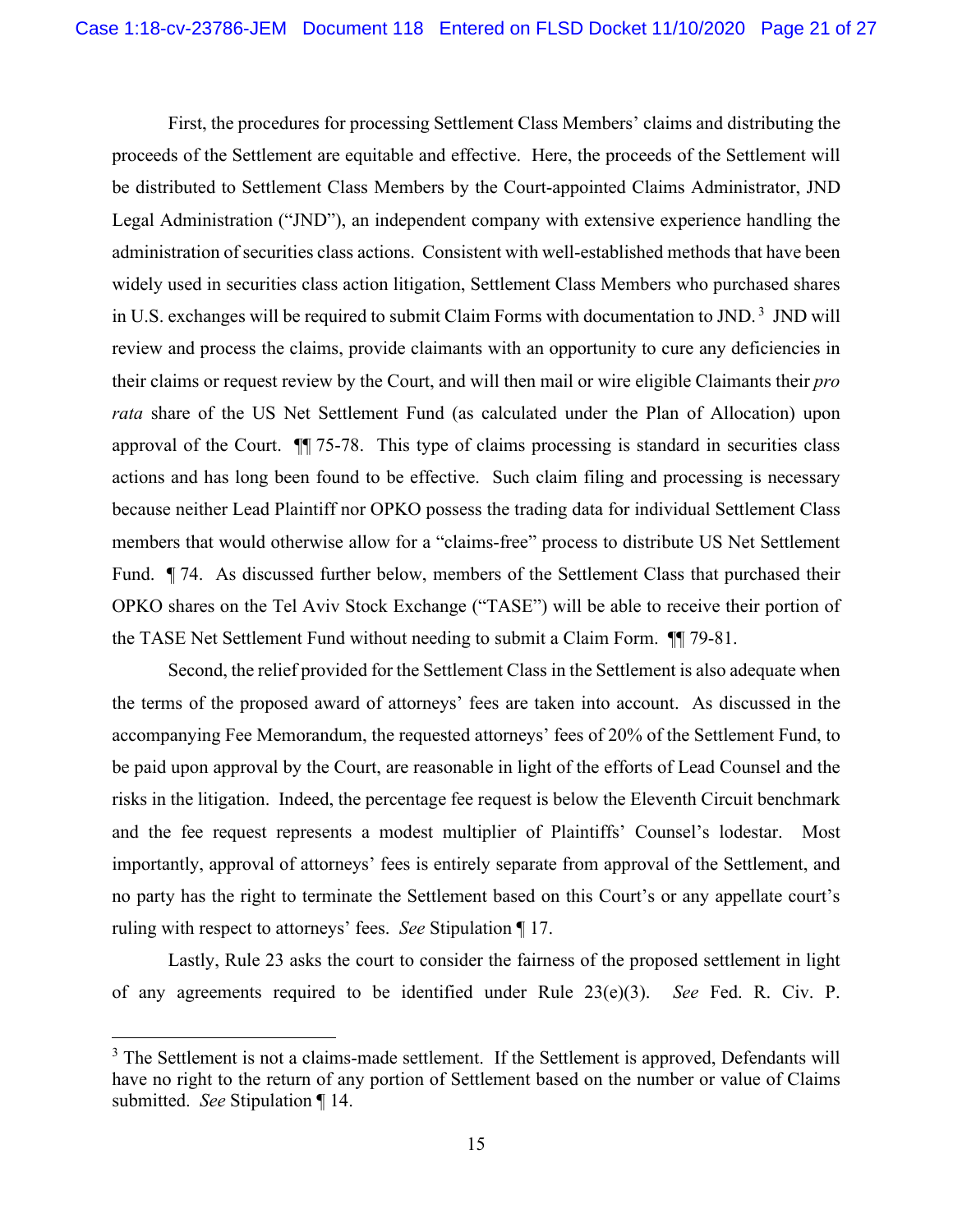$23(e)(2)(C)(iv)$ . Here, the only such agreement (other than the Stipulation itself) is the Parties' confidential Supplemental Agreement, which sets forth the conditions under which Defendants may terminate the Settlement if the requests for exclusion from the Settlement Class reach a certain threshold. *See* Stipulation ¶ 37. "This type of agreement is a standard provision in securities class actions and has no negative impact on the fairness of the Settlement*.*" *In re Signet Jewelers Ltd. Sec. Litig.*, 2020 WL 4196468, at \*13 (S.D.N.Y. July 21, 2020).

#### **4. The Settlement Treats Settlement Class Members Equitably**

The proposed Settlement treats members of the Settlement Class equitably relative to one another. As discussed below in Part II.B, pursuant to the Plan of Allocation, eligible claimants will receive their *pro rata* share of the recovery based on their purchases or acquisitions of OPKO common stock during the Class Period. Lead Plaintiff will receive the same level of *pro rata* recovery under the Plan of Allocation as all other Settlement Class Members.

### **5. Other Factors Considered by the Eleventh Circuit Support Approval of the Settlement**

Other factors considered by the Eleventh Circuit, including the reaction of the Settlement Class to the Settlement and the stage of proceedings at which the Settlement was achieved, *see Bennett*, 737 F.2d at 986, also support approval of the Settlement.

Under the Preliminary Approval Order, the deadline for Settlement Class Members to exclude themselves from the Settlement Class or object to the Settlement is November 24, 2020. To date, three requests for exclusion and no objections to the proposed Settlement have been received. ¶ 71; Segura Decl. (Ex. 3) at ¶ 13. Lead Plaintiff will file a reply brief by December 8, 2020 addressing all requests for exclusion and any objections that may be received.

The stage of proceedings at which the Settlement was achieved also supports its approval. This factor is evaluated to determine whether plaintiff and its counsel "had access to sufficient information to adequately evaluate the merits of the case and weigh the benefits of settlement against further litigation." *Berman*, 2019 WL 6163798, at \*8; *accord Lipuma v. Am. Express Co.*, 406 F. Supp. 2d 1298, 1324 (S.D. Fla. 2005). Here, despite the early stage of the litigation, Lead Plaintiff had conducted an extensive investigation into the claims and engaged in an extensive mediation process, through which it obtained sufficient information about the strengths and weaknesses of the claims and other risks in the litigation to adequately evaluate the merits of the case. *See Preman v. Pollo Operations, Inc.*, 2018 WL 3151673, at \*10 (M.D. Fla. Apr. 12, 2018) ("While the parties reached settlement at an early stage of the proceedings, their settlement was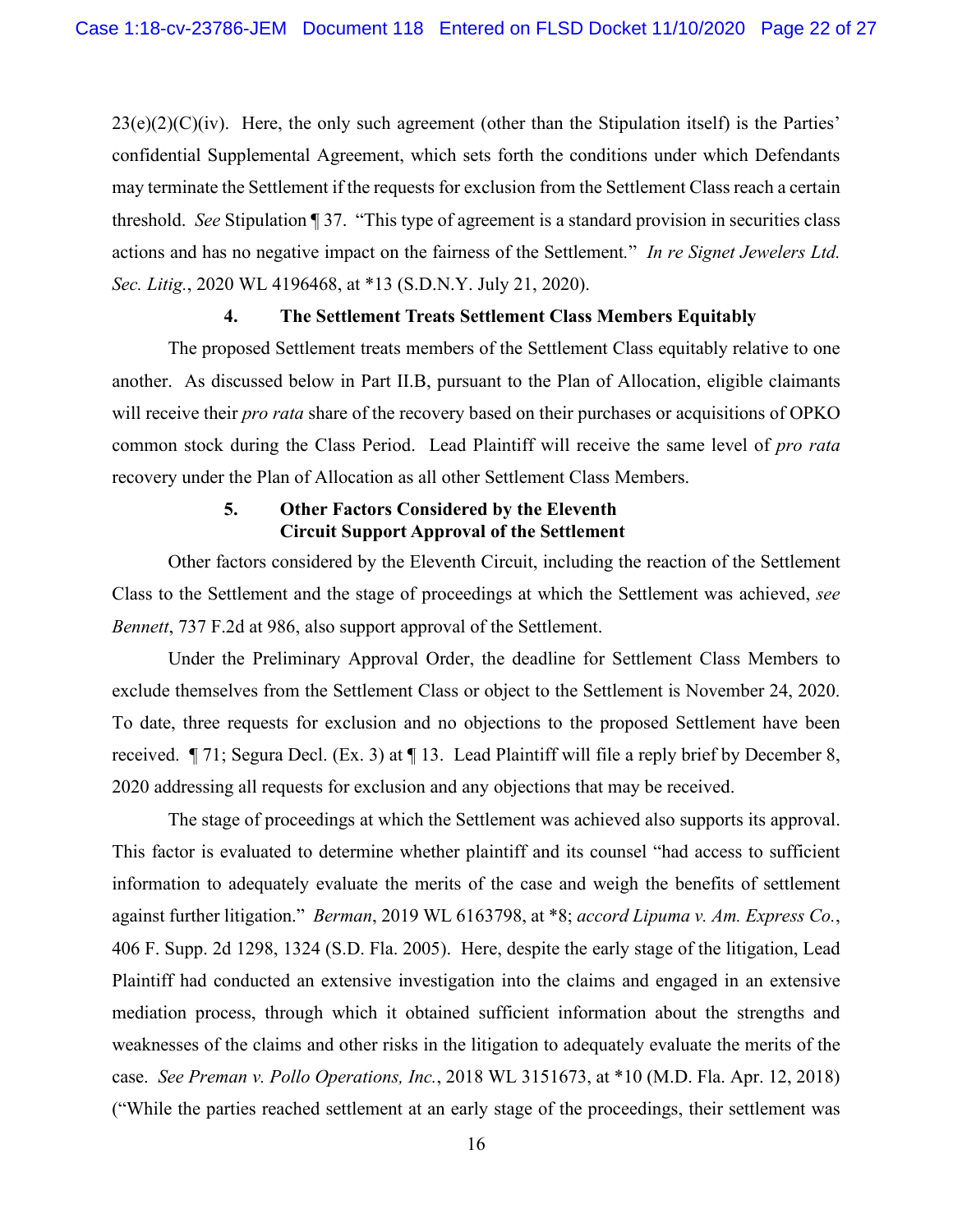the result of 'intensive arms-length negotiations between experienced attorneys who are familiar with class action litigation . . ."" and the "parties had 'obtained sufficient information' needed to evaluate the strengths and weaknesses of Plaintiff's arguments.").

In sum, all of factors to be considered under Rule  $23(e)(2)$  support a finding that the Settlement is fair, reasonable, and adequate.

#### **B. The Plan of Allocation is Fair and Reasonable**

Like a settlement, a plan of allocation for distribution of the settlement must be "fair, adequate and reasonable." *In re Chicken Antitrust Litig. Am. Poultry*, 669 F.2d 228, 238 (5th Cir. 1982). A plan of allocation need not be precise, but will be found fair and reasonable where there is a "rough correlation" between class members' injuries and the settlement distribution*. Id*. at 240; *see Vinh Nguyen v. Radient Pharms. Corp*., 2014 WL 1802293, at \*5 (C.D. Cal. May 6, 2014) ("[a]n allocation formula need only have a reasonable, rational basis"). Courts give great weight to the opinion of experienced counsel in evaluating plans of allocation. *See Yang*, 2014 WL 4401280, at \*9.

The proposed Plan of Allocation, which was developed by Lead Plaintiff's damages expert in consultation with Lead Counsel and is set forth in the Notice, provides a fair and reasonable method to allocate the Net Settlement Fund among Settlement Class Members. ¶¶ 72, 82. The Plan divides the Net Settlement Fund into a fund for payment of claims of Settlement Class Members who purchased OPKO common stock on U.S. exchanges, including the New York Stock Exchange and Nasdaq (the "US Net Settlement Fund"), and one for the payment of claims of Settlement Class Members who purchased OPKO common stock on the TASE (the "TASE Net Settlement Fund"). ¶ 73. The allocation of the Net Settlement Fund between these two funds was determined by the relative trading volume of shares on the U.S. exchanges and the TASE during the Class Period, as determined by Lead Plaintiff's expert. ¶ 74.

In order to share in the US Net Settlement Fund, Settlement Class Members will need to submit a Claim Form documenting their transactions in OPKO common stock during the Class Period. ¶ 75. As set forth in the Plan, a US Recognized Loss Amount will be calculated for each purchase of OPKO common stock traded on a U.S. exchange (or in any other manner other than through a purchase on the TASE) during the Class Period that is listed on the Claimant's Claim Form and for which adequate documentation is provided. ¶ 76. In general, US Recognized Loss Amounts will be calculated as the lesser of: (a) the difference between the amount of alleged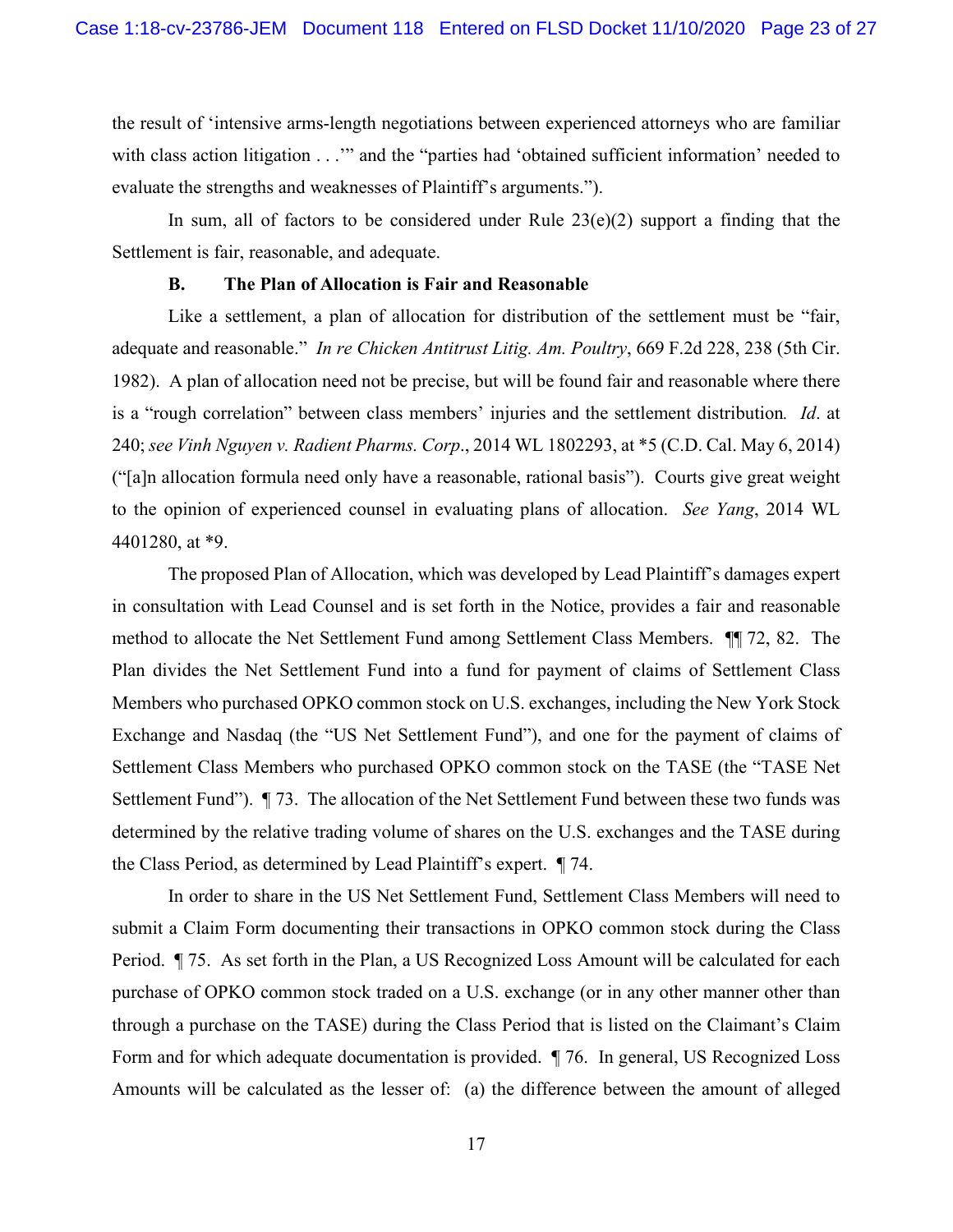artificial inflation in OPKO common stock at the time of purchase or acquisition and the time of sale, or (b) the difference between the purchase price and the sale price (if sold during the Class Period). *Id*. The sum of a Claimant's US Recognized Loss Amounts for all of his, her, or its purchases of OPKO common stock traded on U.S. exchanges during the Class Period will be Claimant's "US Recognized Claim." ¶ 78. The US Net Settlement Fund will be allocated to Authorized Claimants on a *pro rata* basis based on the relative size of their US Recognized Claims. *Id*.

Settlement Class Members who purchased shares traded on the TASE will not have to submit a Claim Form to be eligible for a recovery on those shares. Instead, the Claims Administrator will take advantage of a "claim-free" mechanism that is available for Israeli shareholder class actions. ¶ 79. Under this procedure, TASE member brokers will report the total number of eligible shares purchased by their clients (*i.e.*, shares purchased during the Class Period and held through the close of trading on the TASE on September 6, 2018), and the Claims Administrator will send each broker its *pro rata* share of the TASE Net Settlement Fund, which the brokers will then distribute to their clients based on their trading. ¶¶ 80-81.

With respect to both the US Net Settlement Fund and TASE Net Settlement Fund, persons who bought OPKO common stock during the Class Period but sold it before the SEC complaint was released on September 7, 2018 will not be entitled to any recovery for such purchases. ¶¶ 76, 80.

### **C. The Settlement Class Should be Certified**

In connection with the Settlement, the Parties have stipulated to the certification of the Settlement Class for the purposes of the Settlement. *See* Stipulation ¶ 2. As detailed in Lead Plaintiff's brief in support of preliminary approval of the Settlement, the Settlement Class satisfies all the requirements of Rules 23(a) and (b)(3) of the Federal Rules of Civil Procedure. *See* ECF No. 112 at 12-17; *see also* Preliminary Approval Order (ECF No. 115) at ¶¶ 1-3 (finding that the Court will likely be able to certify the Settlement Class). None of the facts regarding certification of the Settlement Class have changed since Lead Plaintiff submitted its motion for preliminary approval, and there has been no objection to certification. Accordingly, Lead Plaintiff respectfully requests that the Court certify the Settlement Class under Rules  $23(a)$  and  $(b)(3)$ .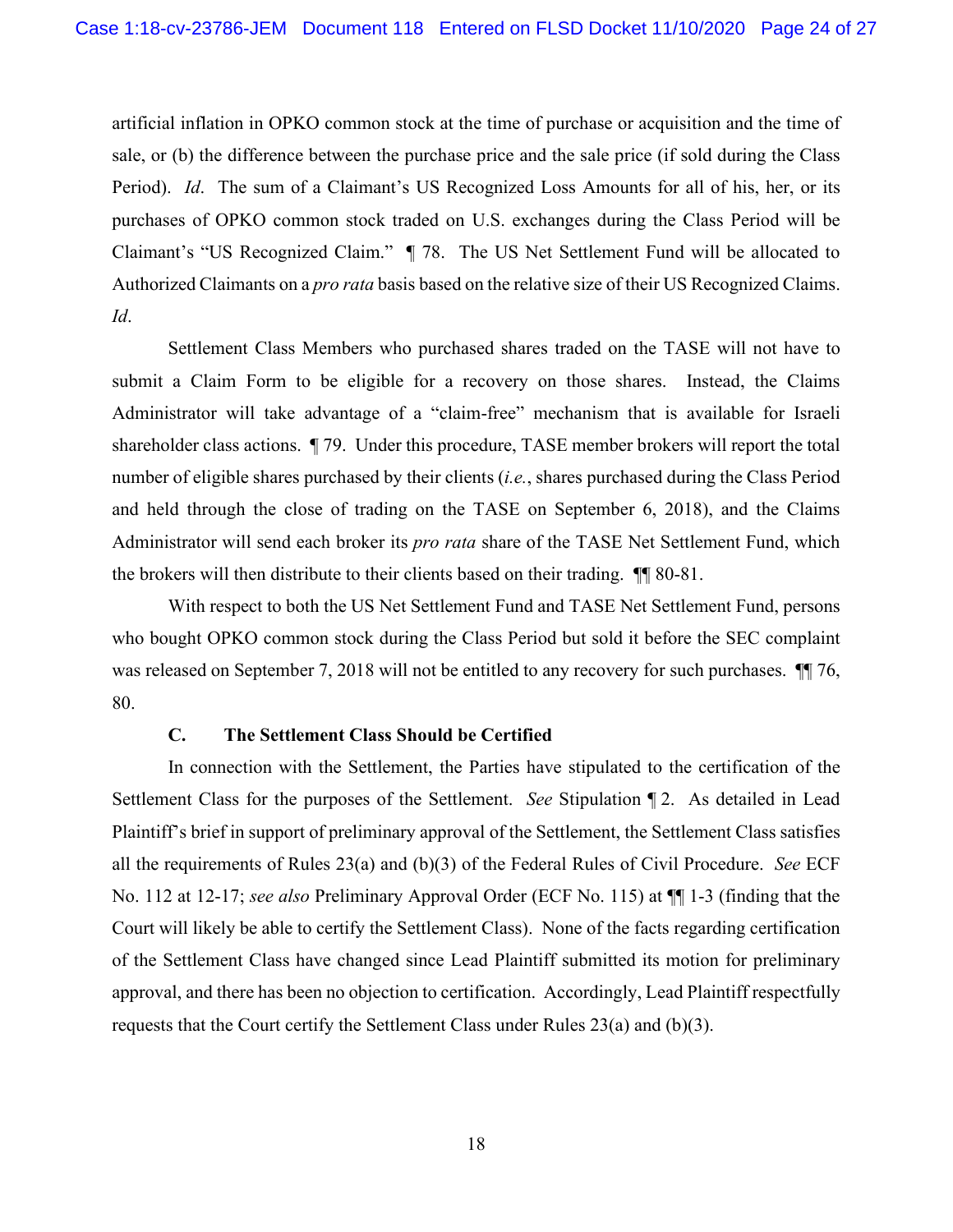#### **D. Notice to the Settlement Class Satisfied Rule 23 and Due Process**

The Notice to the Settlement Class satisfied the requirements of Rule 23, which requires "the best notice that is practicable under the circumstances, including individual notice to all members who can be identified through reasonable effort." Fed. R. Civ. P. 23(c)(2)(B). The Notice also satisfies Rule 23(e)(1), which requires a court to "direct notice in a reasonable manner to all class members who would be bound" by the proposed settlement. *Kuhr v. Mayo Clinic Jacksonville*, 2020 WL 5912350, at \*9 (M.D. Fla. Oct. 6, 2020); *see generally Wal-Mart Stores, Inc. v. Visa U.S.A.*, 396 F.3d 96, 114 (2d Cir. 2005) (the settlement notice should "fairly apprise the prospective members of the class of the terms of the proposed settlement and of the options that are open to them in connection with the proceedings").

Both the substance of the Notice and the method of its dissemination to potential members of the Settlement Class satisfied these standards. In addition, the Court-approved Notice includes all the information required by Federal Rule of Civil Procedure 23(c)(2)(B) and the PSLRA, 15 U.S.C. § 78u-4(a)(7). In accordance with the Court's Preliminary Approval Order, JND began mailing copies of the Notice and Claim Form to potential Settlement Class Members on September 22, 2020. *See* Segura Decl. (Ex. 3) at ¶¶ 2-6. As of November 9, 2020, JND had disseminated 249,070 copies of the Notice Packet to potential Settlement Class Members and nominees. *See id*. ¶ 9. In addition, Lead Counsel caused the Summary Notice to be published in the *Wall Street Journal* and the Israeli newspaper *Globes* and over the *PR Newswire* on October 8, 2020. *See id.* ¶ 10. This combination of individual mail to all Settlement Class Members who could be identified with reasonable effort, supplemented by publication in relevant, widely circulated newspapers and over a newswire, was the best notice practicable under the circumstances. *See Aranaz v. Catalyst Pharm. Partners Inc.*, 2014 WL 11870214, at \*2-3 (S.D. Fla. Dec. 3, 2014) (notice distributed by first class mail to all class members "who can be identified with reasonable effort . . . constitute[s] the best notice practicable under the circumstances; and constitute[s] due and sufficient notice to all persons and entities entitled thereto").

#### **III. CONCLUSION**

Lead Plaintiff respectfully requests that the Court approve the proposed Settlement and Plan of Allocation as fair, reasonable, and adequate.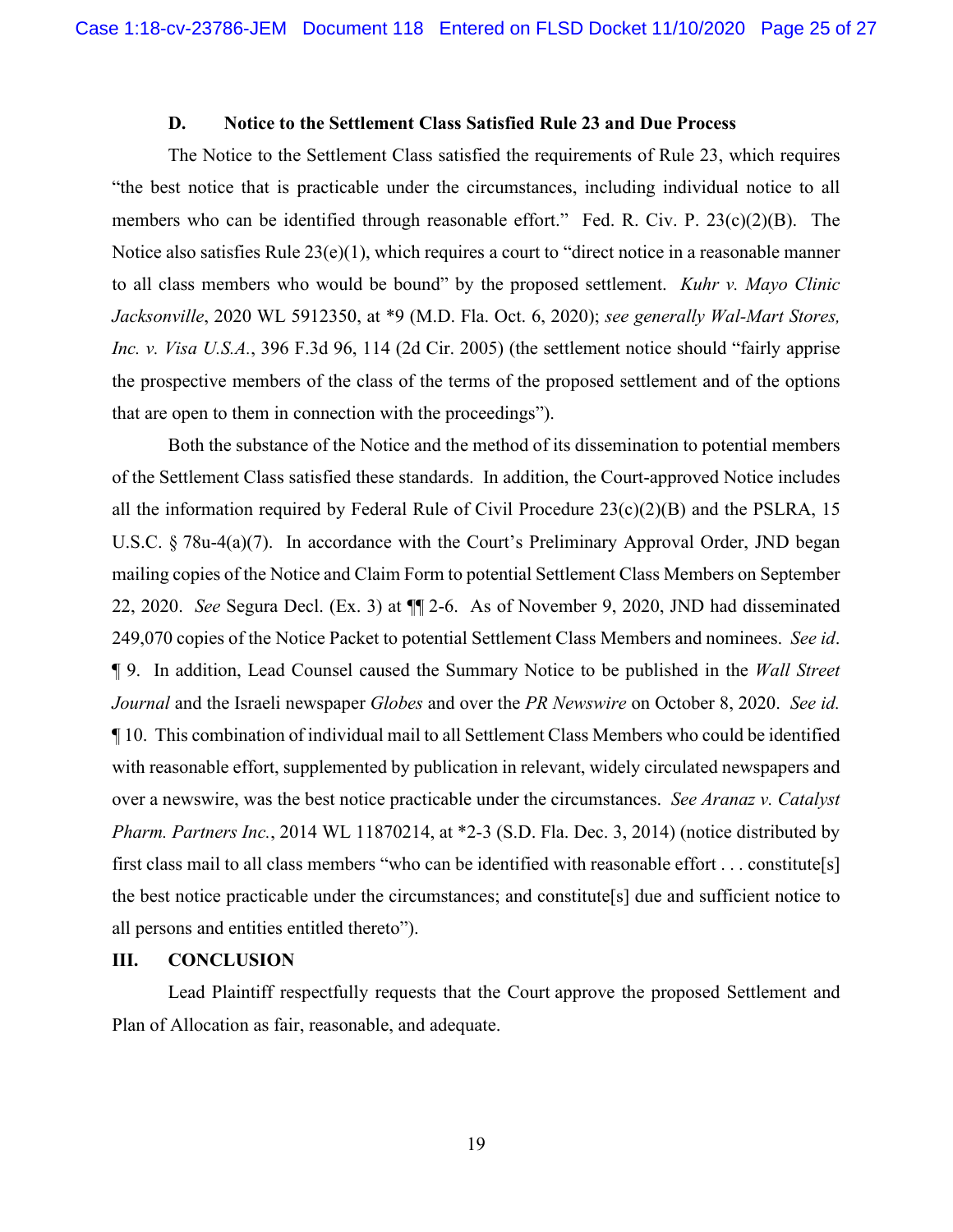Dated: November 10, 2020 Respectfully submitted,

## **SAXENA WHITE P.A.**

*/s/ Brandon T. Grzandziel* 

Joseph E. White, III Brandon T. Grzandziel 7777 Glades Road Suite 300 Boca Raton, FL 33434 Telephone: (561) 394-3399 Facsimile: (888) 478-6711 Email: jwhite@saxenawhite.com Email: brandon@saxenawhite.com

*Liaison Counsel for Lead Plaintiff The Amitim Funds*

# **BERNSTEIN LITOWITZ BERGER & GROSSMANN LLP**

*/s/ John Rizio-Hamilton*  Avi Josefson (*pro hac vice*) John Rizio-Hamilton (*pro hac vice*) Adam D. Hollander (*pro hac vice*) 1251 Avenue of the Americas New York, NY 10020 Telephone: (212) 554-1400 Facsimile: (212) 554-1444 Email: avi@blbglaw.com Email: johnr@blbglaw.com Email: adam.hollander@blbglaw.com

*Lead Counsel for Lead Plaintiff The Amitim Funds*